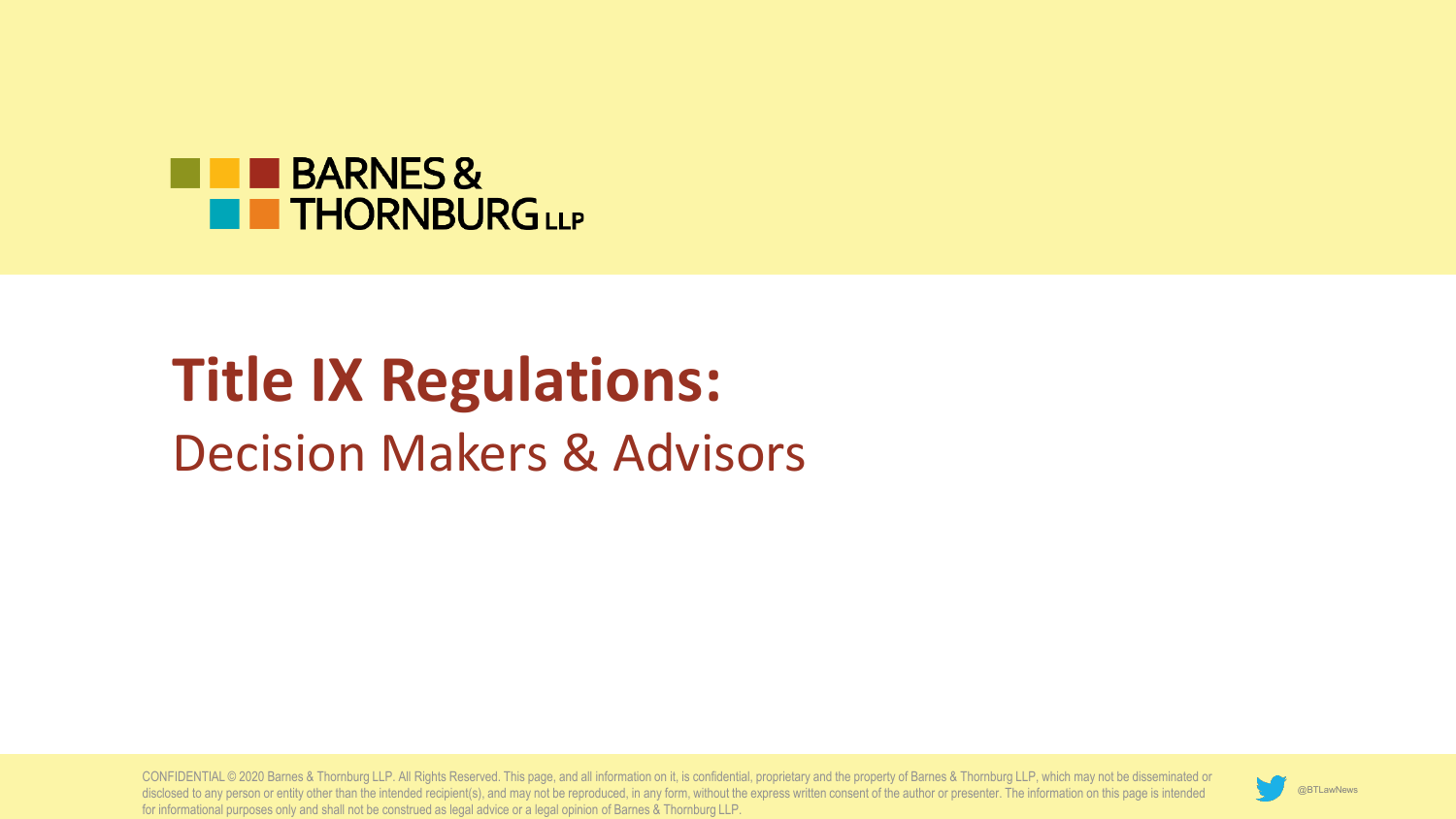## **ACKNOWLEDGEMENT & DISCLAIMER**

These materials were prepared by the attorneys at the law firm of Barnes & Thornburg LLP. These materials present general information about Indiana law and federal law, and they only serve as a beginning point for further investigation and study of the law relating to these topics. Although these materials present and discuss labor and employment law issues, they are not intended to provide legal advice. Legal advice may be given and relied upon only on the basis of specific facts presented by a client to an attorney. Barnes & Thornburg LLP and the authors of these materials hereby disclaim any liability which may result from reliance on the information contained in these materials.



CONFIDENTIAL © 2020 Barnes & Thornburg LLP. All Rights Reserved. This page, and all information on it, is confidential, proprietary and the property of Barnes & Thornburg LLP, which may not be disseminated or disclosed to any person or entity other than the intended recipient(s), and may not be reproduced, in any form, without the express isent of the author or presenter. The information on this page is intended for informational purposes only and shall not be construed as legal advice or a legal opinior of Barnes & Thornburg LLP.

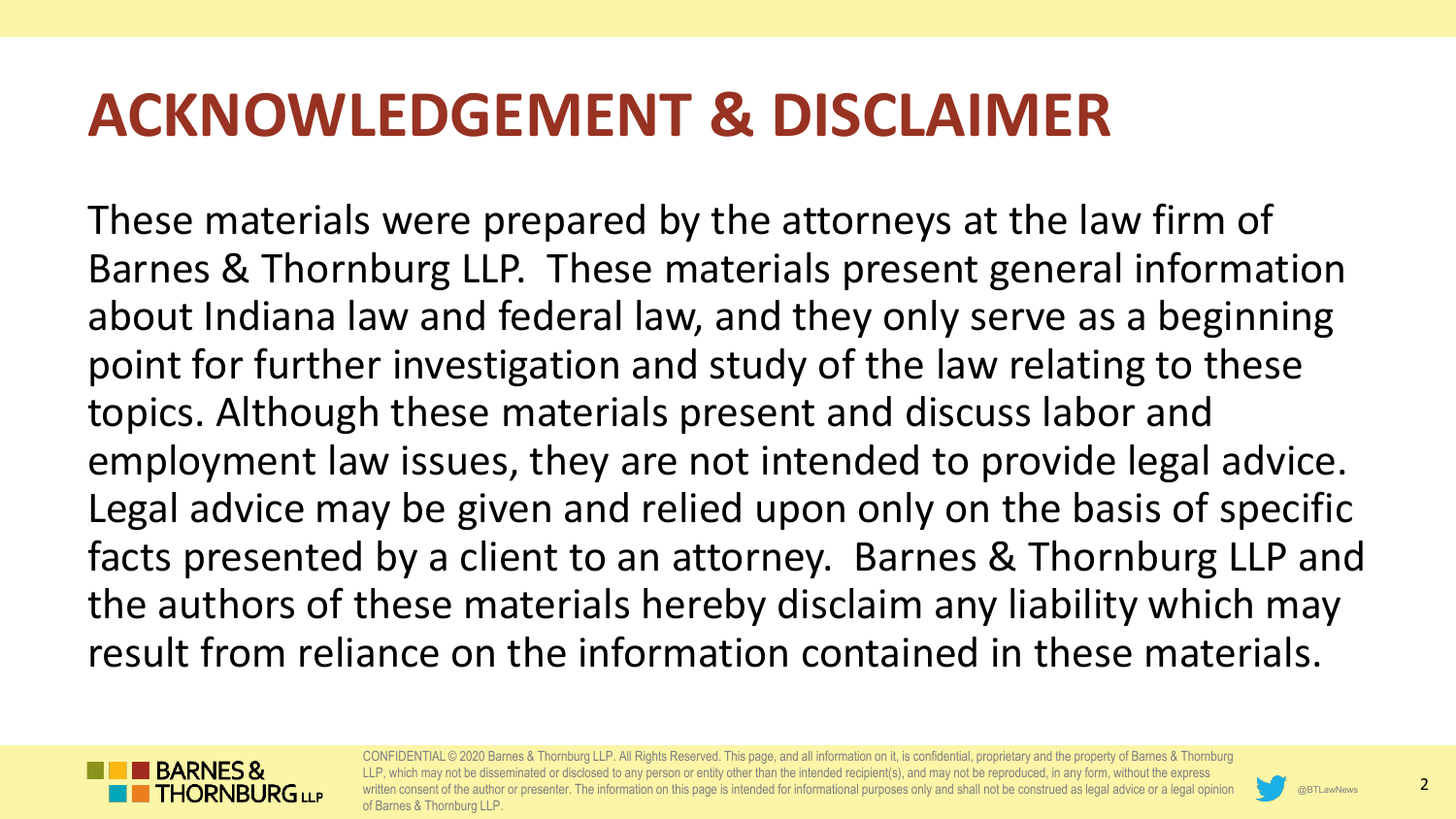## Discussion Topics:

- Hearing Procedures
- Mock Hearing Scenarios and Evidentiary Issues
	- Review of the Investigation Report
	- Planning the Hearing
	- Evidentiary Issues
- Final Determinations and Appeals
- Key Takeaways



CONFIDENTIAL © 2020 Barnes & Thornburg LLP. All Rights Reserved. This page, and all information on it, is confidential, proprietary and the property of Barnes & Thornburg hich may not be disseminated or disclosed to any person or entity other than the intended recipient(s), and may not be reproduced, in any form, without the express sent of the author or presenter. The information on this page is intended for informational purposes only and shall not be construed as legal advice or a legal opinior of Barnes & Thornburg LLP.

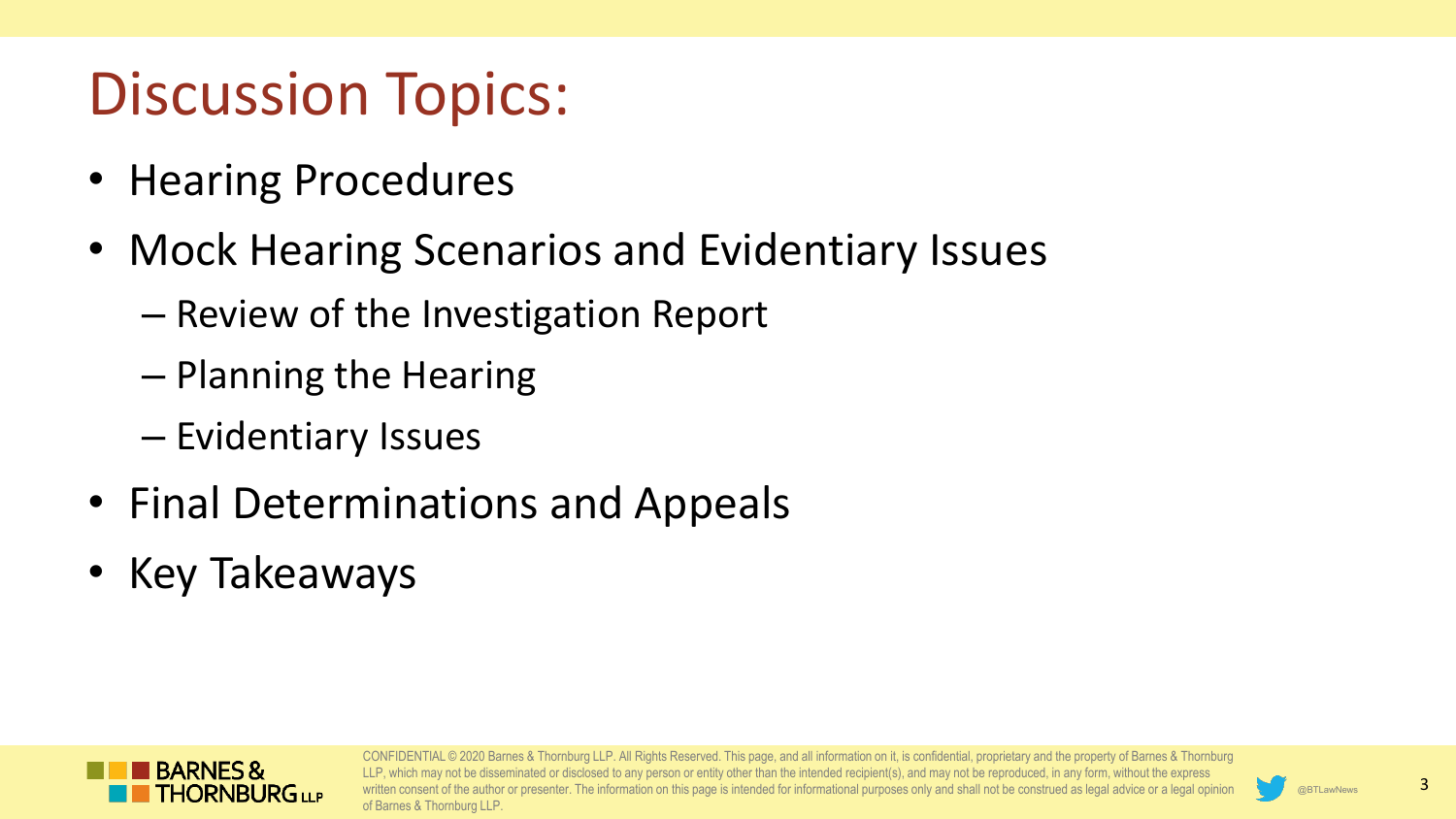# **HEARING PROCEDURES**



CONFIDENTIAL © 2020 Barnes & Thornburg LLP. All Rights Reserved. This page, and all information on it, is confidential, proprietary and the property of Barnes & Thornburg LLP, which may not be disseminated or disclosed to any person or entity other than the intended recipient(s), and may not be reproduced, in any form, without the express written consent of the author or presenter. The information on this page is intended for informational purposes only and shall not be construed as legal advice or a legal opinion of Barnes & Thornburg LLP.

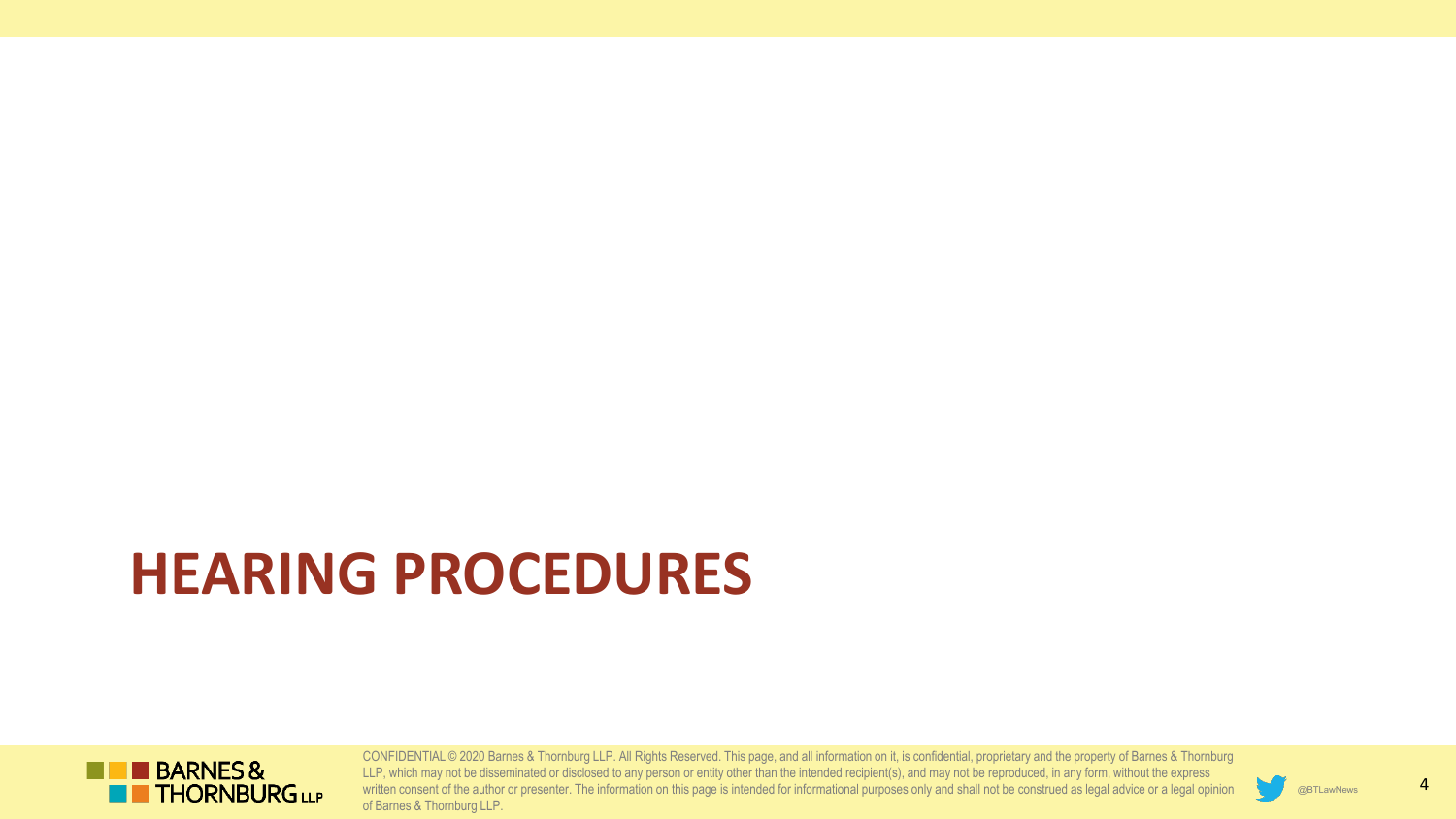# Roles Within School's Title IX Department

- Single investigator model is no longer allowed
	- Investigators and Decision Maker(s) cannot be the same in any given case
- All individuals in the case must be unbiased



CONFIDENTIAL © 2020 Barnes & Thornburg LLP. All Rights Reserved. This page, and all information on it, is confidential, proprietary and the property of Barnes & Thornburg LLP, which may not be disseminated or disclosed to any person or entity other than the intended recipient(s), and may not be reproduced, in any form, without the express onsent of the author or presenter. The information on this page is intended for informational purposes only and shall not be construed as legal advice or a legal opinior of Barnes & Thornburg LLP.

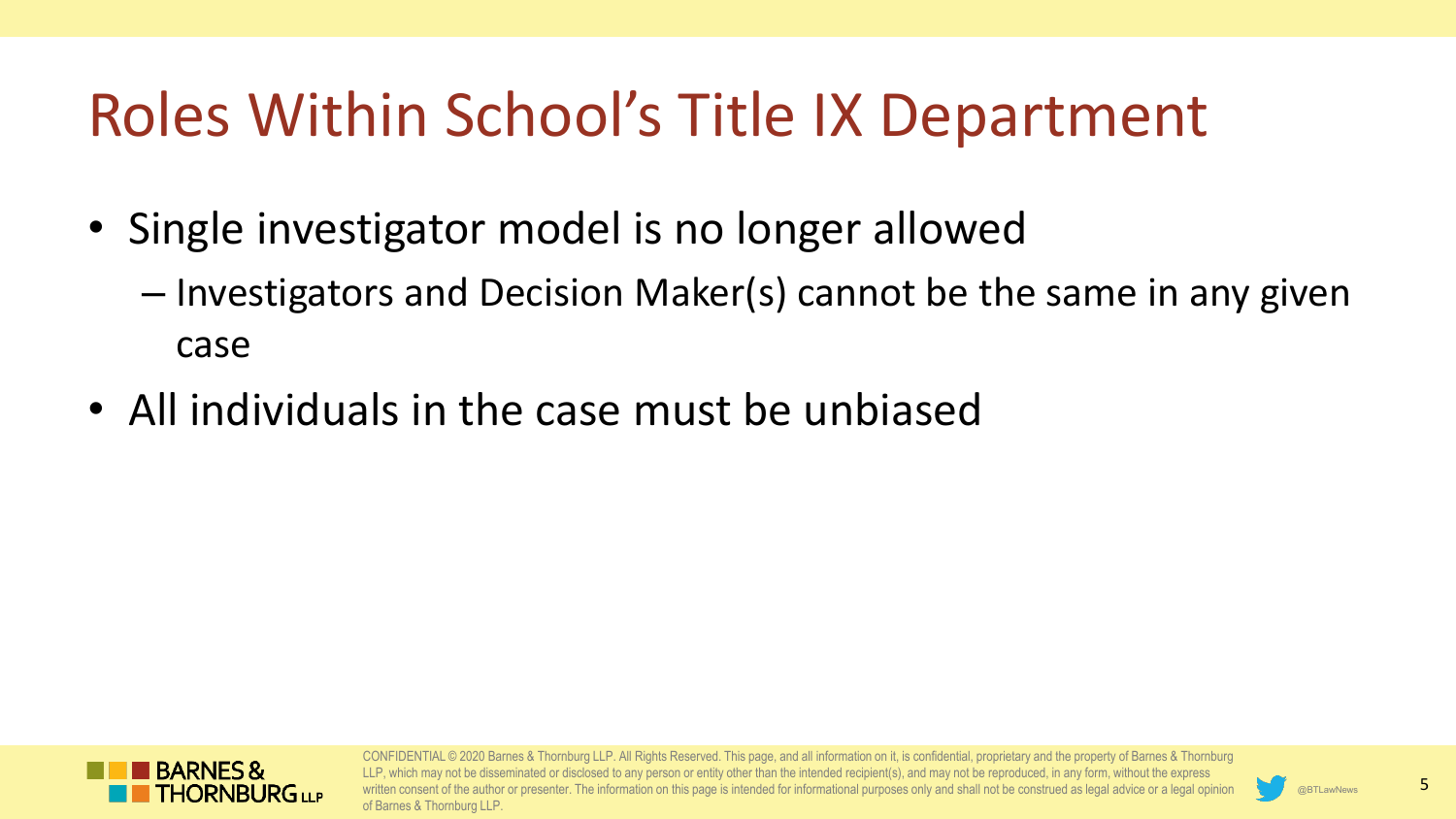# **Hearings**

- Hearings are now *mandatory* for all post-secondary schools
- Must be conducted live with both parties able to simultaneously see and hear each other
	- If requested by either party, the hearing can be conducted in separate rooms with technology to enable this requirement
	- Can also be done virtually



CONFIDENTIAL © 2020 Barnes & Thornburg LLP. All Rights Reserved. This page, and all information on it, is confidential, proprietary and the property of Barnes & Thornburg hich may not be disseminated or disclosed to any person or entity other than the intended recipient(s), and may not be reproduced, in any form, without the express sent of the author or presenter. The information on this page is intended for informational purposes only and shall not be construed as legal advice or a legal opinior of Barnes & Thornburg LLP.

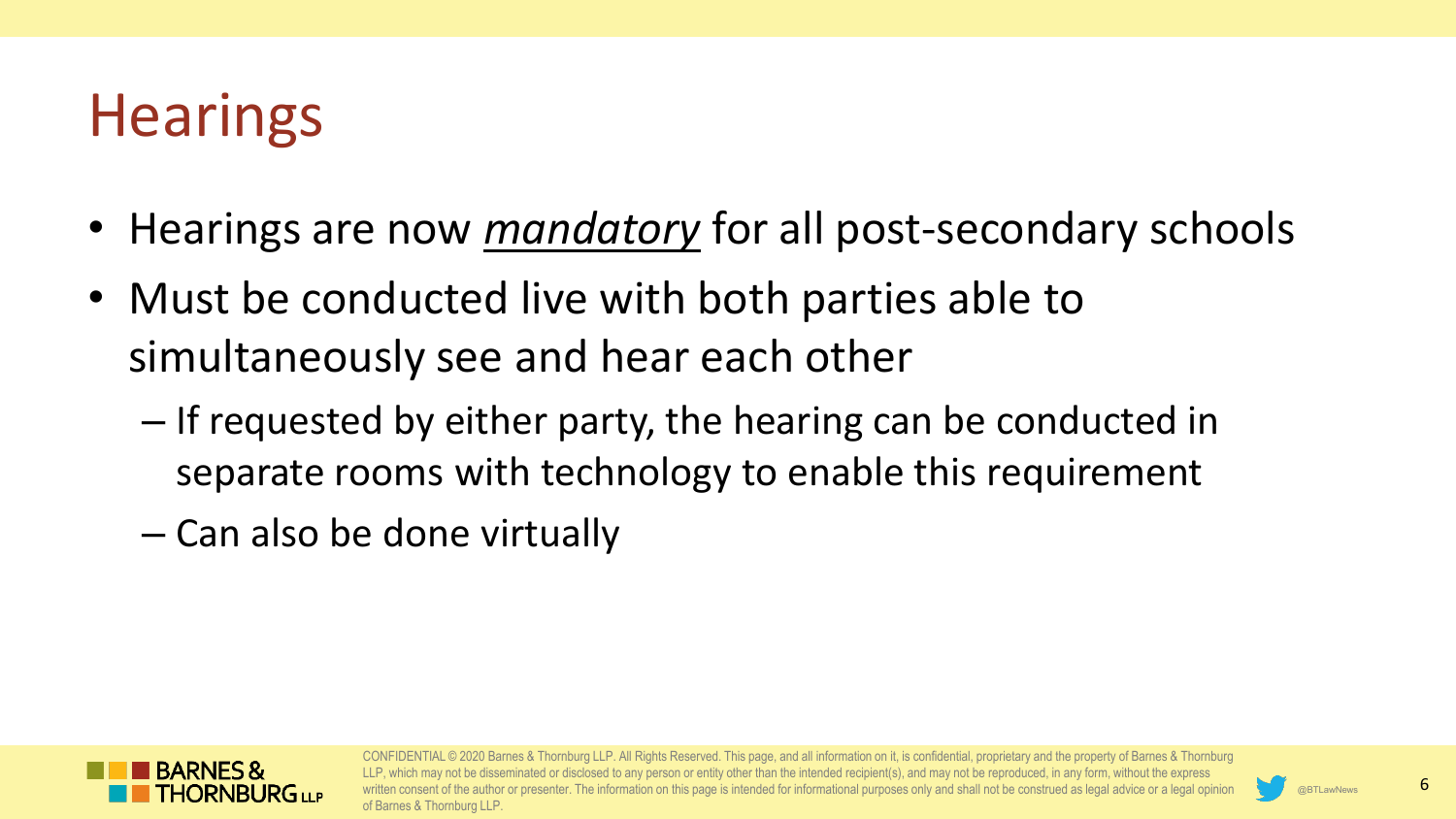# **Hearings**

- Recordings of the hearings must be available for all parties to inspect and review
	- Audio
	- Audiovisual
	- Transcript



CONFIDENTIAL © 2020 Barnes & Thornburg LLP. All Rights Reserved. This page, and all information on it, is confidential, proprietary and the property of Barnes & Thornburg LLP, which may not be disseminated or disclosed to any person or entity other than the intended recipient(s), and may not be reproduced, in any form, without the express written consent of the author or presenter. The information on this page is intended for informational purposes only and shall not be construed as legal advice or a legal opinion of Barnes & Thornburg LLP.

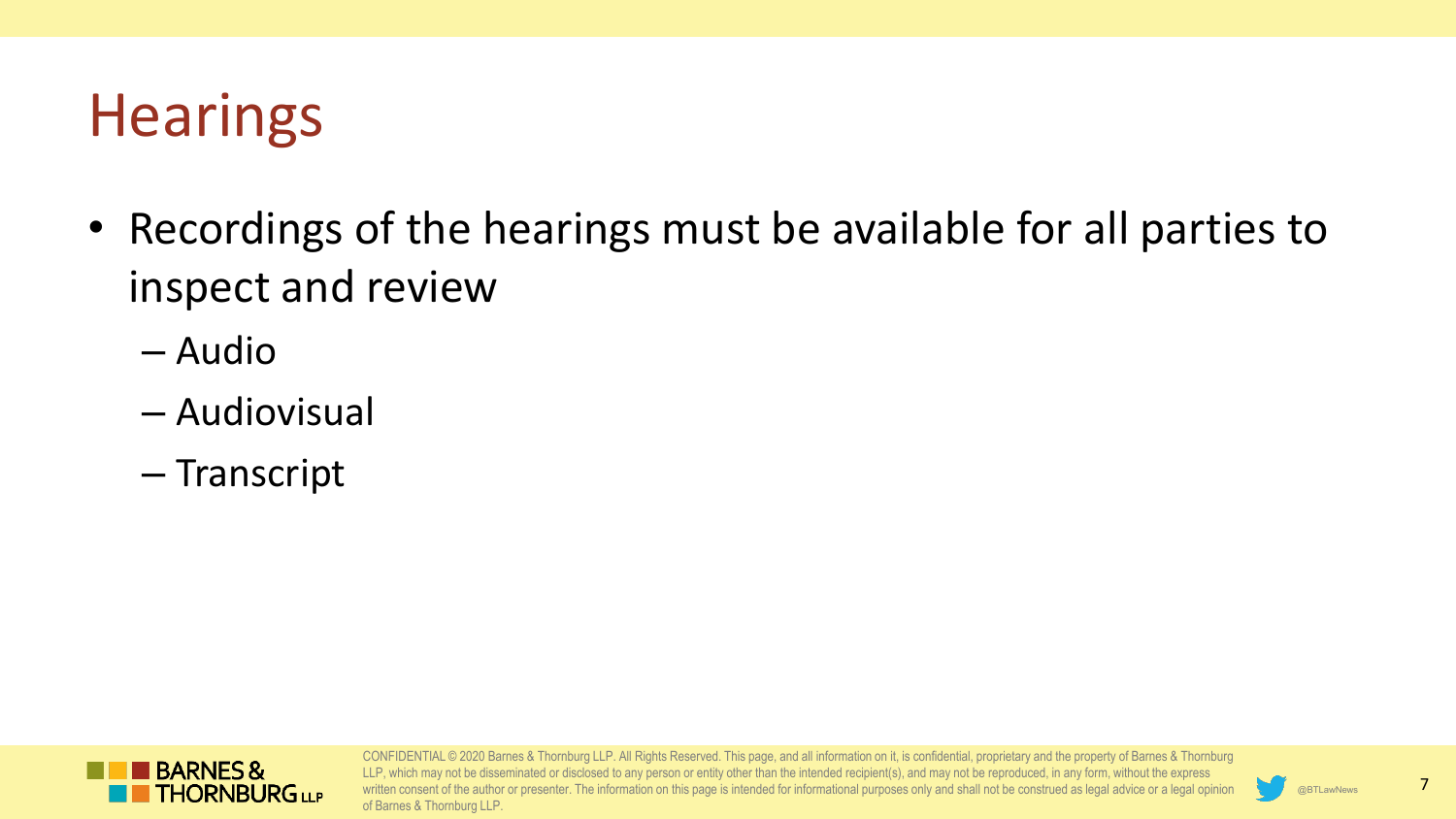## Advisors & Cross-Examinations

- Cross-examinations are now allowed by regulation
- Parties can *not* directly cross-examine each other – Questions must be asked by a party's advisor or attorney
- Schools must provide an advisor for the purpose of crossexaminations if parties do not have one
	- Does not have to be a lawyer



CONFIDENTIAL © 2020 Barnes & Thornburg LLP. All Rights Reserved. This page, and all information on it, is confidential, proprietary and the property of Barnes & Thornburg may not be disseminated or disclosed to any person or entity other than the intended recipient(s), and may not be reproduced, in any form, without the express sent of the author or presenter. The information on this page is intended for informational purposes only and shall not be construed as legal advice or a legal opinior of Barnes & Thornburg LLP.

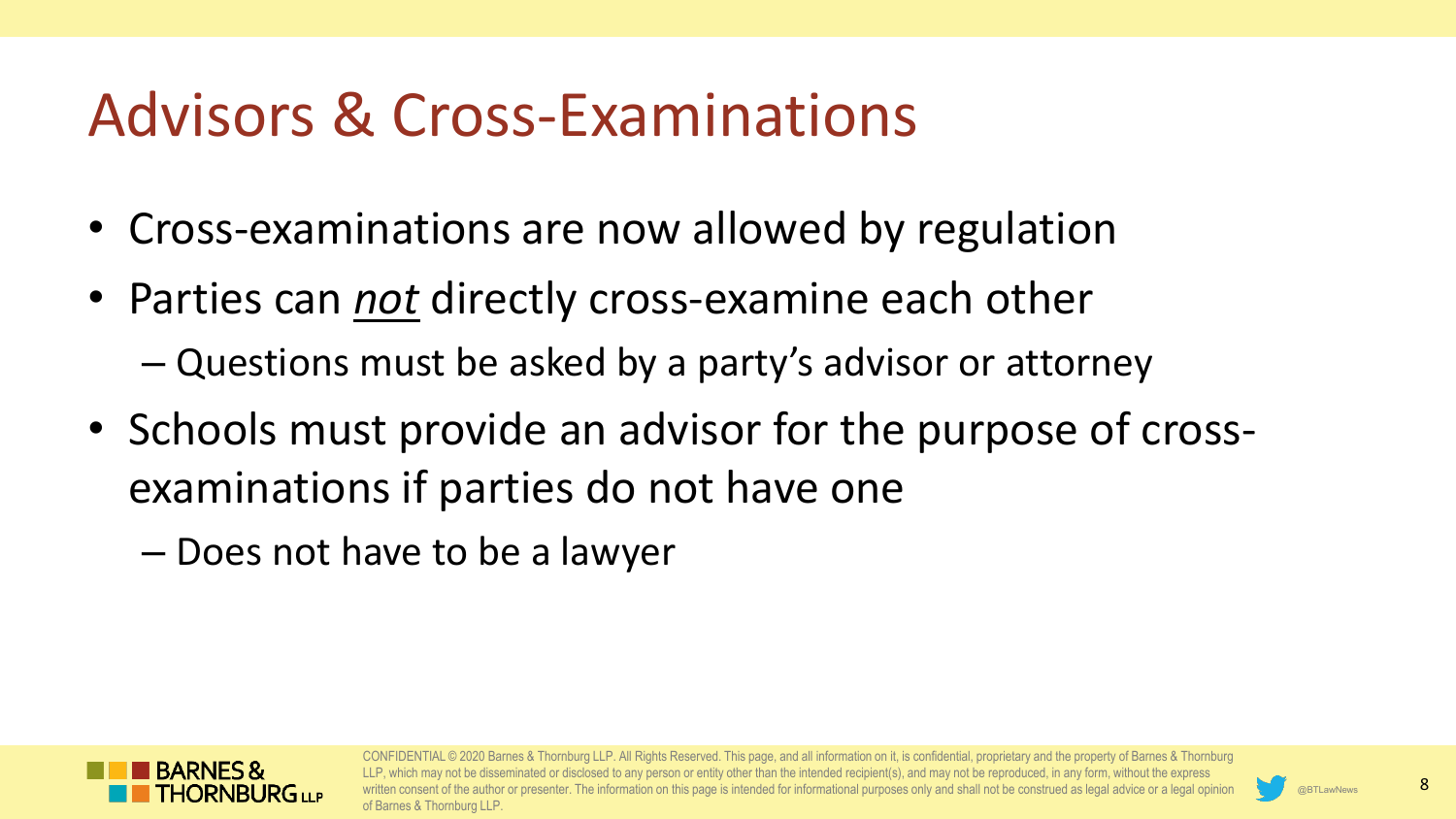## Advisors & Cross-Examinations

- Questions must be relevant before the party or witness provides an answer
- Relevance is not defined within the regulations
- Questions regarding prior sexual history are only allowed when:
	- Such information is offered to prove someone other than the respondent committed the sexual harassment, or:
	- Prior sexual behavior between the parties offered as proof that there was consent



CONFIDENTIAL © 2020 Barnes & Thornburg LLP. All Rights Reserved. This page, and all information on it, is confidential, proprietary and the property of Barnes & Thornburg hich may not be disseminated or disclosed to any person or entity other than the intended recipient(s), and may not be reproduced, in any form, without the express sent of the author or presenter. The information on this page is intended for informational purposes only and shall not be construed as legal advice or a legal opinior of Barnes & Thornburg LLP.

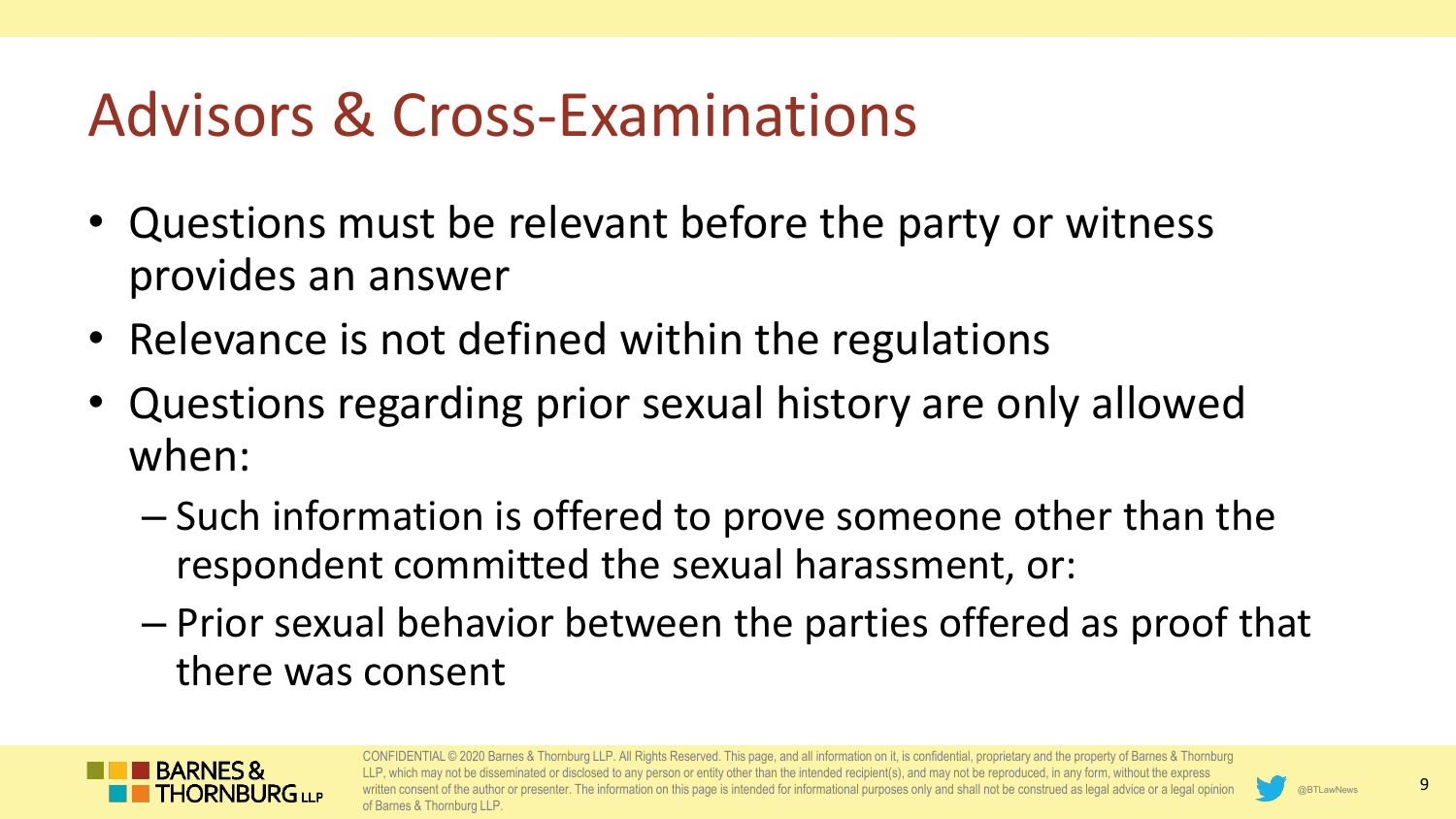## Limitations on Advisor's Role

- Advisors must be allowed to cross-examine and question witnesses
- Any other restrictions are allowed, but must be applied equally to all parties



CONFIDENTIAL © 2020 Barnes & Thornburg LLP. All Rights Reserved. This page, and all information on it, is confidential, proprietary and the property of Barnes & Thornburg LLP, which may not be disseminated or disclosed to any person or entity other than the intended recipient(s), and may not be reproduced, in any form, without the express consent of the author or presenter. The information on this page is intended for informational purposes only and shall not be construed as legal advice or a legal opinior of Barnes & Thornburg LLP.

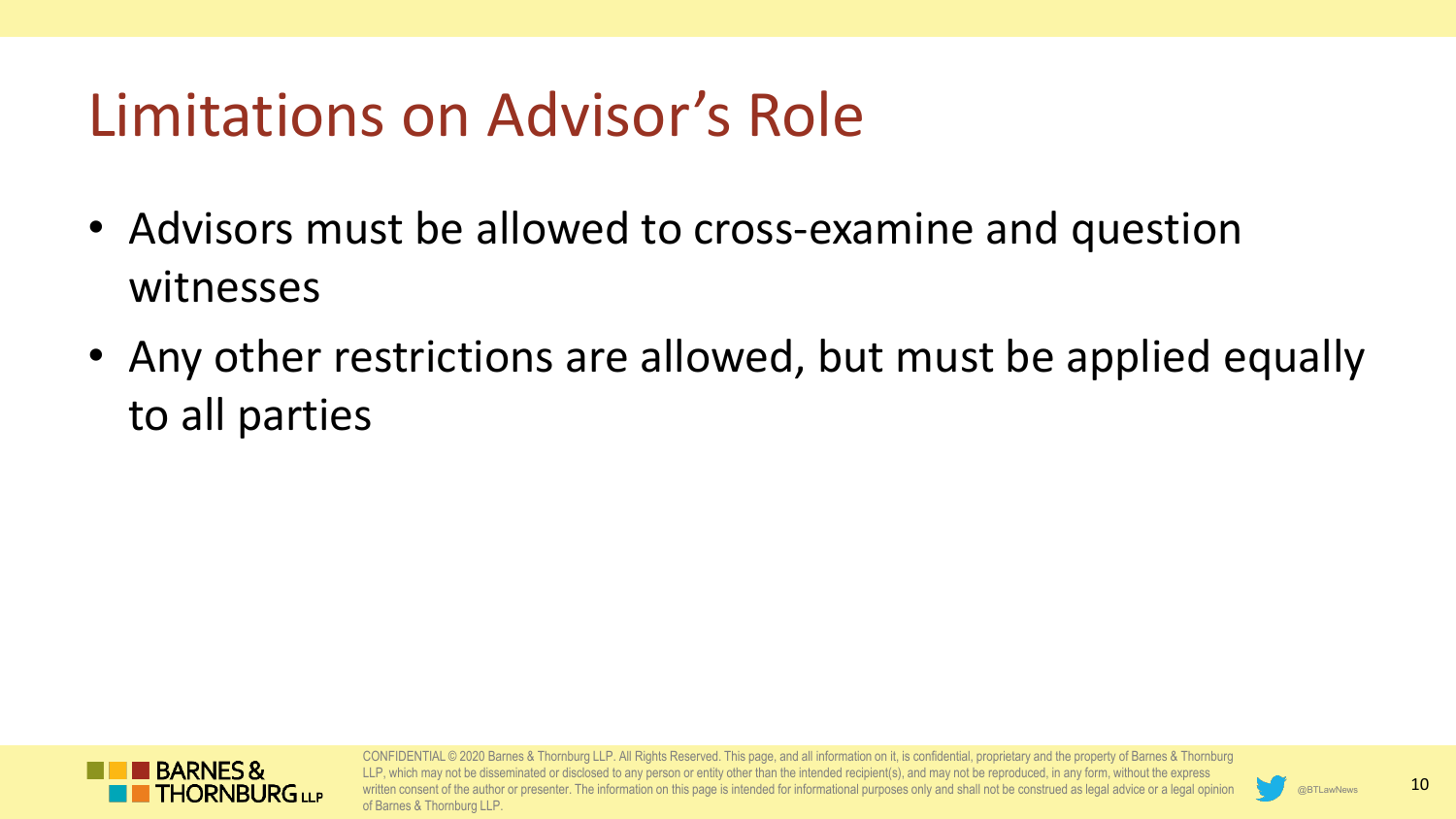# **MOCK HEARING SCENARIOS / EVIDENTIARY ISSUES**



CONFIDENTIAL © 2020 Barnes & Thornburg LLP. All Rights Reserved. This page, and all information on it, is confidential, proprietary and the property of Barnes & Thornburg LLP, which may not be disseminated or disclosed to any person or entity other than the intended recipient(s), and may not be reproduced, in any form, without the express written consent of the author or presenter. The information on this page is intended for informational purposes only and shall not be construed as legal advice or a legal opinion of Barnes & Thornburg LLP.

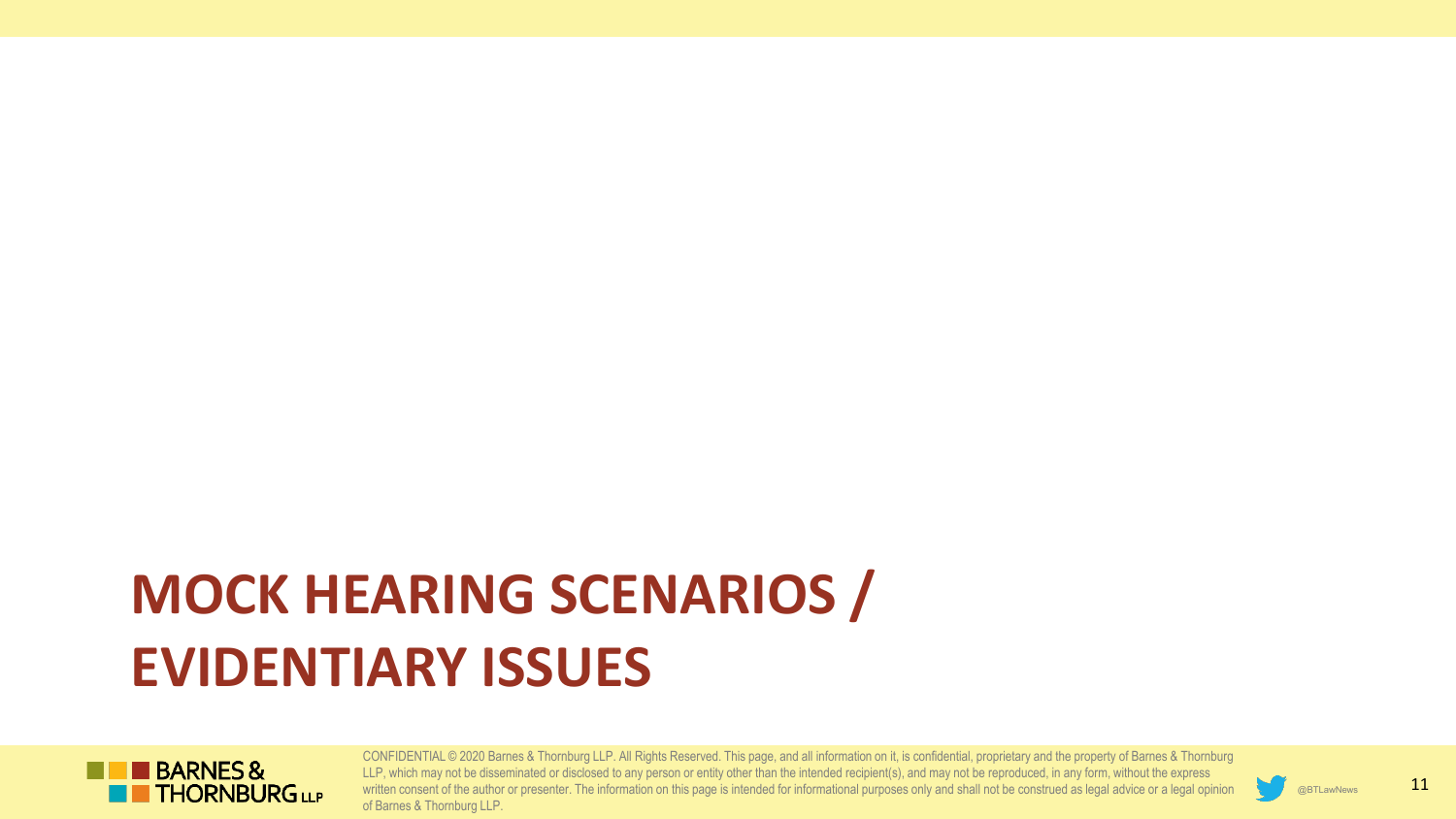# Starting the Hearing

- Proceedings must be equitable and governed by consistent procedures
- Opening statements discretionary
	- Time limit?
	- Party versus advisor?
	- Excluded entirely?



CONFIDENTIAL © 2020 Barnes & Thornburg LLP. All Rights Reserved. This page, and all information on it, is confidential, proprietary and the property of Barnes & Thornburg LLP, which may not be disseminated or disclosed to any person or entity other than the intended recipient(s), and may not be reproduced, in any form, without the express consent of the author or presenter. The information on this page is intended for informational purposes only and shall not be construed as legal advice or a legal opinion of Barnes & Thornburg LLP.

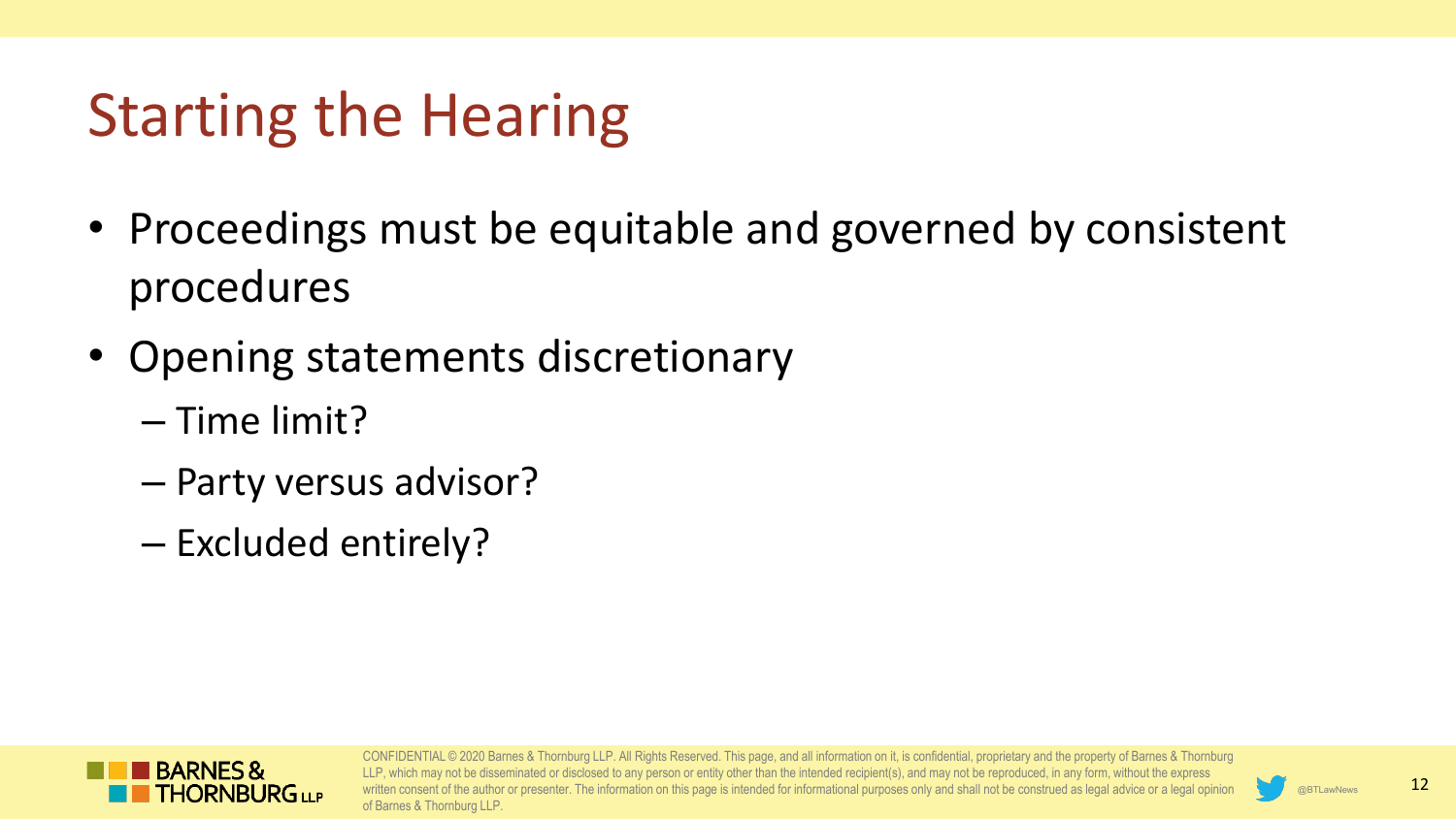# Some Issues to Consider

- General process
- Opportunity to be heard
- Cross-examination of "statements"
- Relevance
- Leading questions
- Bias
- Sexual history & predisposition
- Mistaken identity
- Intoxication
- Badgering the witness / abusive hearing conduct



CONFIDENTIAL © 2020 Barnes & Thornburg LLP. All Rights Reserved. This page, and all information on it, is confidential, proprietary and the property of Barnes & Thornburg LLP, which may not be disseminated or disclosed to any person or entity other than the intended recipient(s), and may not be reproduced, in any form, without the express onsent of the author or presenter. The information on this page is intended for informational purposes only and shall not be construed as legal advice or a legal opinior of Barnes & Thornburg LLP.

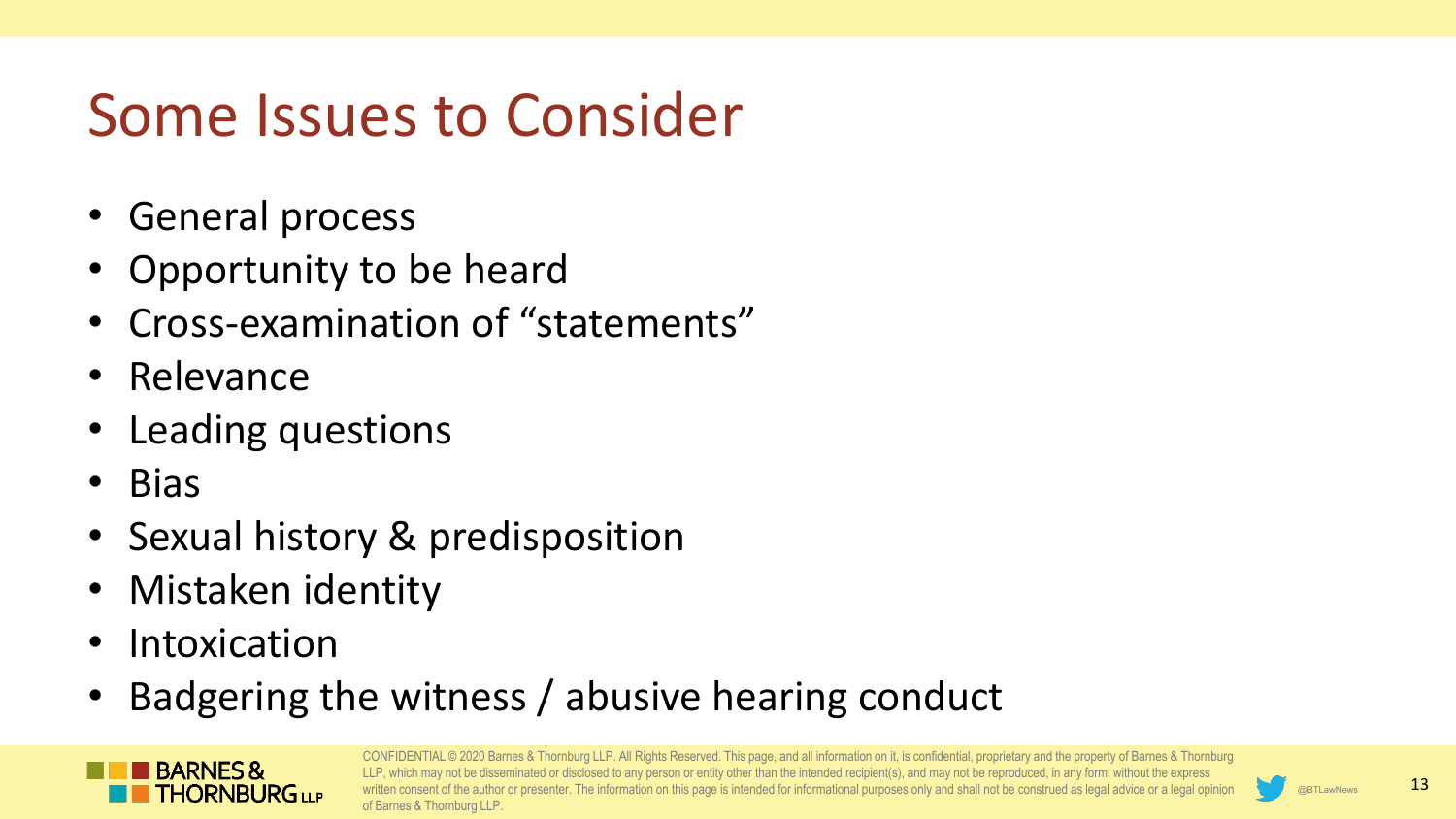## Relevance – how defined?

- "The final regulations do not define relevance, and the **ordinary meaning** of the word should be understood and applied." Cmt. p. 811, fn 1018.
- Something that has a tendency to make a consequential fact more or less probable than it would be without the evidence.
- A school "may **not** adopt a rule excluding relevant evidence because such relevant evidence may be unduly prejudicial, concern prior bad acts, or constitute character evidence." Cmt. p. 812.



CONFIDENTIAL © 2020 Barnes & Thornburg LLP. All Rights Reserved. This page, and all information on it, is confidential, proprietary and the property of Barnes & Thornburg LLP, which may not be disseminated or disclosed to any person or entity other than the intended recipient(s), and may not be reproduced, in any form, without the express sent of the author or presenter. The information on this page is intended for informational purposes only and shall not be construed as legal advice or a legal opinion of Barnes & Thornburg LLP.

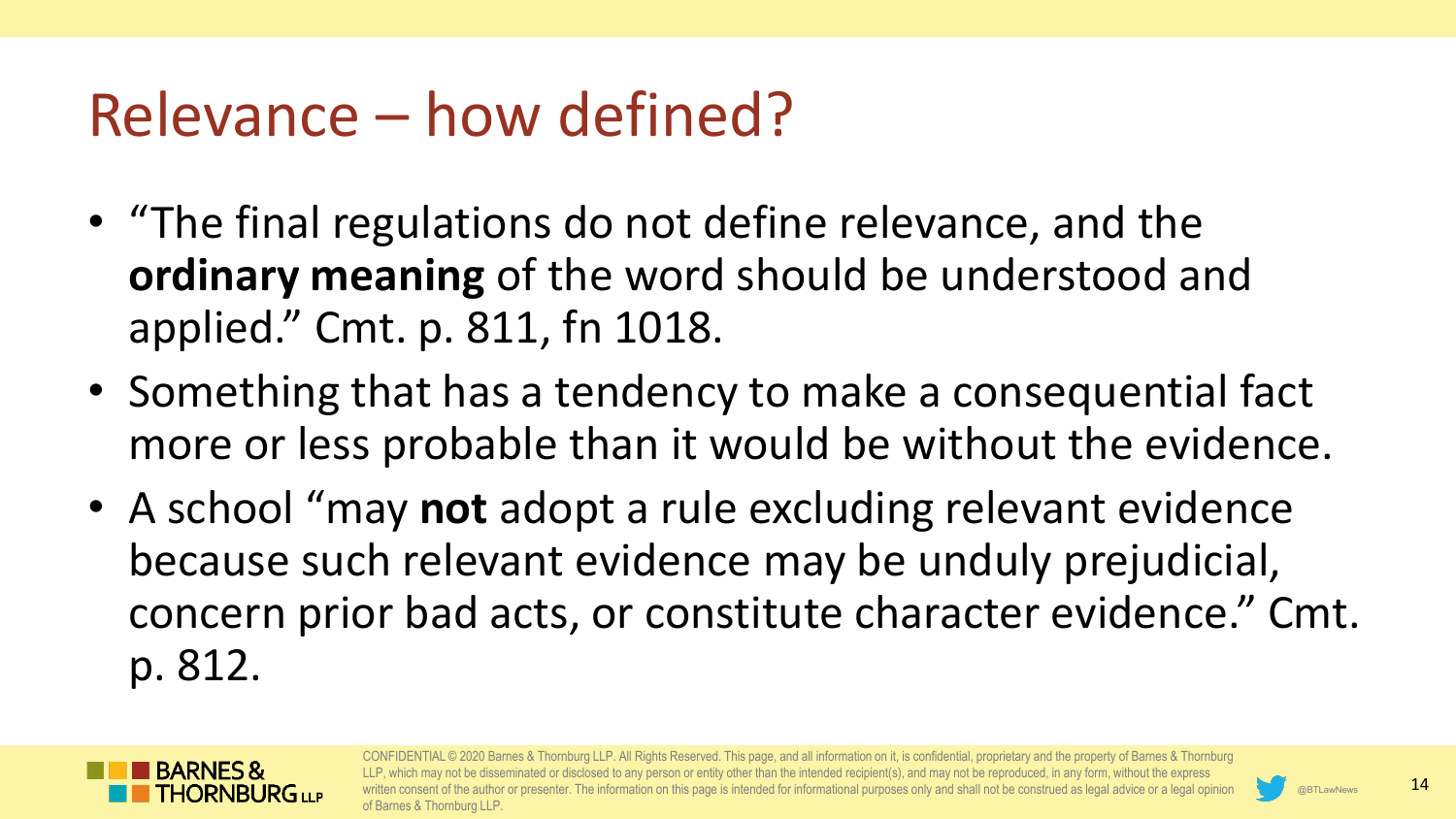# Relevance – any specifics?

- A few  $-$  § 106.45(b)(6)(i):
	- Irrelevant: "the complainant's sexual predisposition or prior sexual behavior"
		- Think: rape shield laws
	- Exceptions—where prior sexual behavior may be relevant:
		- Assailant identity: "to prove that **someone other than the respondent**  committed the conduct alleged"
		- Prior complainant-respondent relations: evidence "concern[ing] specific incidents of the complainant's prior sexual behavior **with respect to the respondent** and are offered to prove consent"



CONFIDENTIAL © 2020 Barnes & Thornburg LLP. All Rights Reserved. This page, and all information on it, is confidential, proprietary and the property of Barnes & Thornburg LLP, which may not be disseminated or disclosed to any person or entity other than the intended recipient(s), and may not be reproduced, in any form, without the express isent of the author or presenter. The information on this page is intended for informational purposes only and shall not be construed as legal advice or a legal opinion of Barnes & Thornburg LLP.

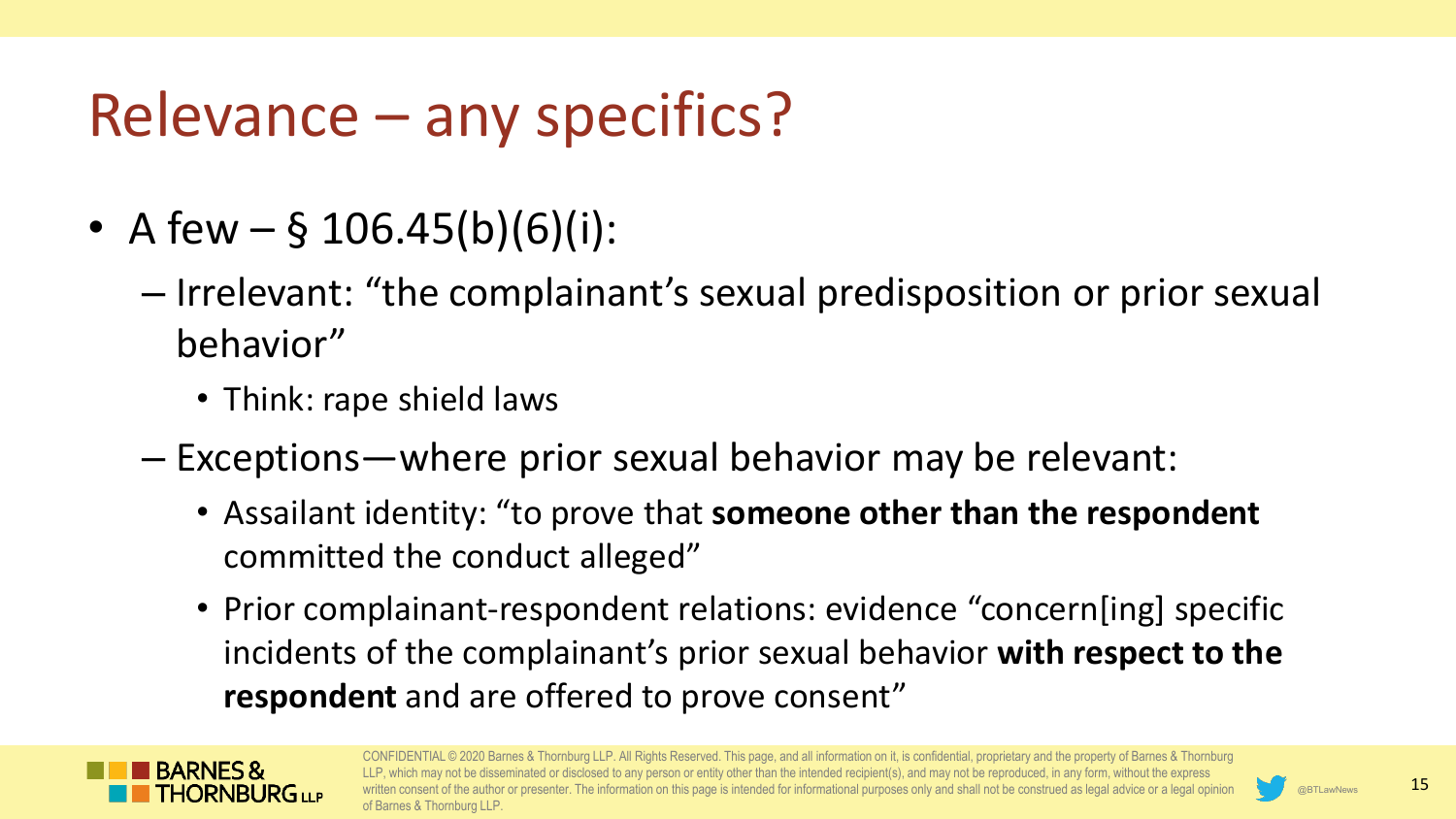## Relevance – making the call

- Chance to address it from the investigation report.
	- "[I]f a party disagrees with an investigator's determination about relevance, the party can make that argument in the party's written response to the investigative report under § 106.45(b)(5)(vii)."
- Chance to address it during or even after the hearing.



CONFIDENTIAL © 2020 Barnes & Thornburg LLP. All Rights Reserved. This page, and all information on it, is confidential, proprietary and the property of Barnes & Thornburg hich may not be disseminated or disclosed to any person or entity other than the intended recipient(s), and may not be reproduced, in any form, without the express sent of the author or presenter. The information on this page is intended for informational purposes only and shall not be construed as legal advice or a legal opinior of Barnes & Thornburg LLP.

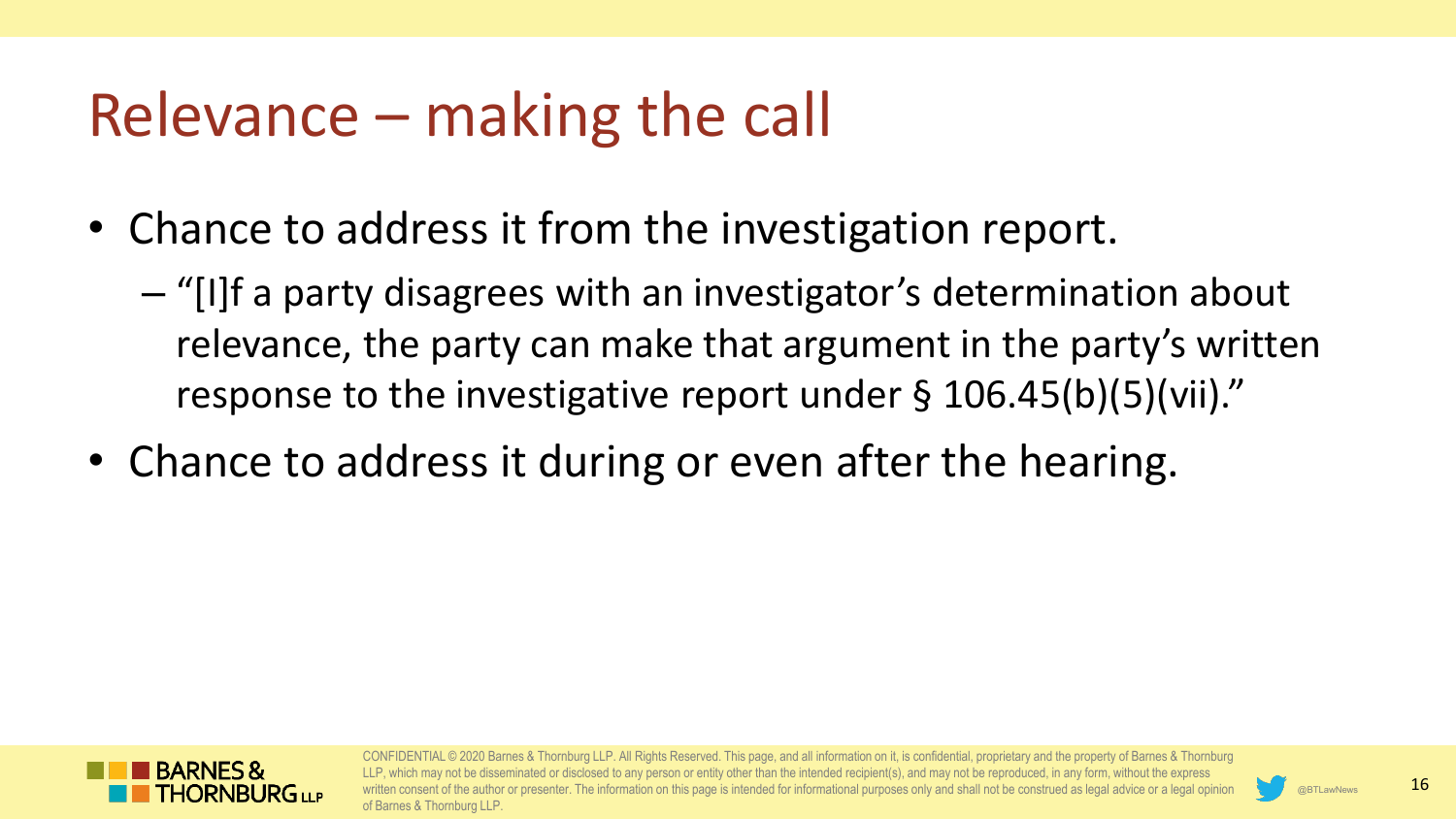### Cross-Examination

- To be admitted, any "statement" must be subject to cross- examination.
- "Statement" is broad.
	- It "has its ordinary meaning."
	- It "would not include evidence (such as videos) that do not constitute a person's intent to make factual assertions, or to the extent that such evidence does not contain a person's statements."
	- Includes "police reports, SANE reports, medical reports, and other documents and records… to the extent that they contain the statements of a party or witness."
- Who makes the statement is important.
	- Rule is limited to cross-examination.



CONFIDENTIAL © 2020 Barnes & Thornburg LLP. All Rights Reserved. This page, and all information on it, is confidential, proprietary and the property of Barnes & Thornburg LLP, which may not be disseminated or disclosed to any person or entity other than the intended recipient(s), and may not be reproduced, in any form, without the express isent of the author or presenter. The information on this page is intended for informational purposes only and shall not be construed as legal advice or a legal opinior of Barnes & Thornburg LLP.

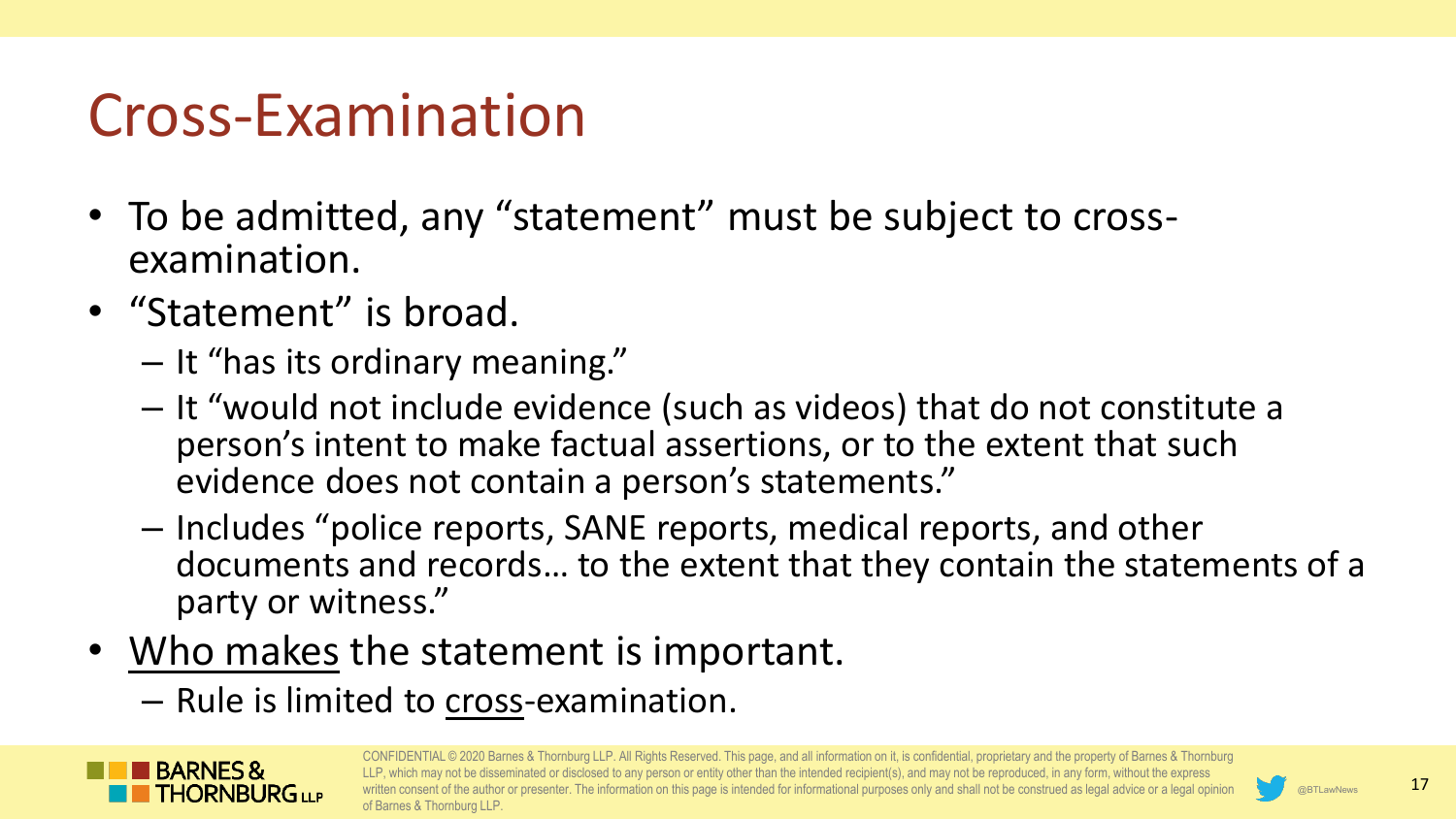### Hearsay – what about that?

- "the proposed rules do not speak to admissibility of hearsay"
- However, § 106.45(b)(6)(i) "states that the decision-maker must not rely on the statement of a party or witness who does not submit to cross-examination, resulting in exclusion of statements that remain untested by cross-examination" Cmts. p. 811 & fn. 1017.
- Think:
	- Is an affirmative statement of fact being left unchallenged?
	- Or is the original speaker the complainant or respondent?



burg LLP. All Rights Reserved. This page, and all information on it, is confidential, proprietary and the property of Barnes & Thornburg lay not be disseminated or disclosed to any person or entity other than the intended recipient(s), and may not be reproduced, in any form, without the express ent of the author or presenter. The information on this page is intended for informational purposes only and shall not be construed as legal advice or a legal opinior of Barnes & Thornburg LLP.

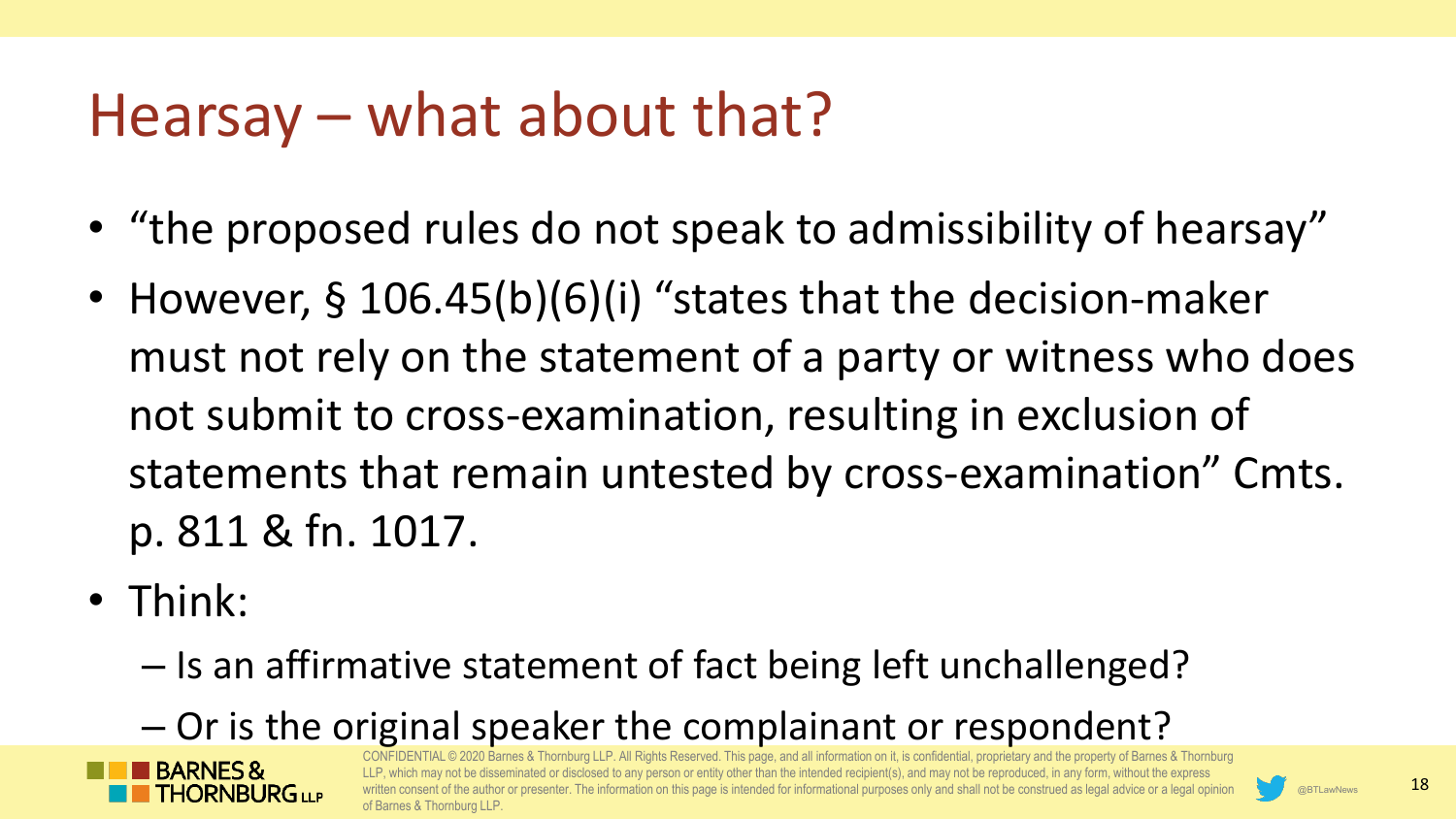# Refusal to Answer Questions

- $$ 106.45(b)(6)(i)$ 
	- "If a party or witness does not submit to cross-examination at the live hearing, the decision-maker(s) must not rely on **any statement**  of that party or witness in reaching a determination regarding responsibility;"
	- "provided, however, that the decision-maker(s) **cannot draw an inference** about the determination regarding responsibility based solely on a party's or witness's absence from the live hearing or refusal to answer cross-examination or other questions."



CONFIDENTIAL © 2020 Barnes & Thornburg LLP. All Rights Reserved. This page, and all information on it, is confidential, proprietary and the property of Barnes & Thornburg hich may not be disseminated or disclosed to any person or entity other than the intended recipient(s), and may not be reproduced, in any form, without the express sent of the author or presenter. The information on this page is intended for informational purposes only and shall not be construed as legal advice or a legal opinior of Barnes & Thornburg LLP.

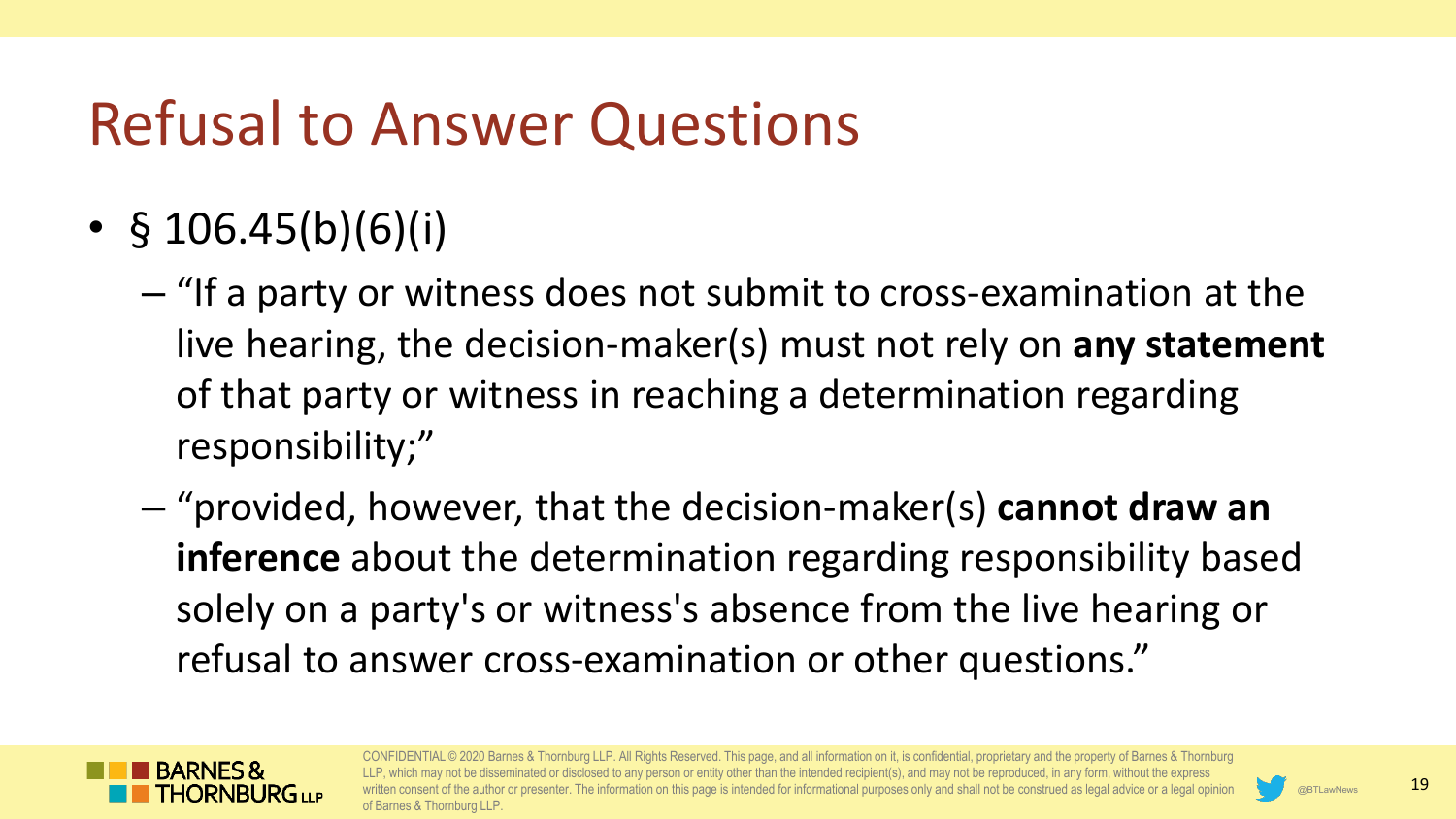# **FINAL DETERMINATIONS & APPEALS**



CONFIDENTIAL © 2020 Barnes & Thornburg LLP. All Rights Reserved. This page, and all information on it, is confidential, proprietary and the property of Barnes & Thornburg LLP, which may not be disseminated or disclosed to any person or entity other than the intended recipient(s), and may not be reproduced, in any form, without the express written consent of the author or presenter. The information on this page is intended for informational purposes only and shall not be construed as legal advice or a legal opinion of Barnes & Thornburg LLP.

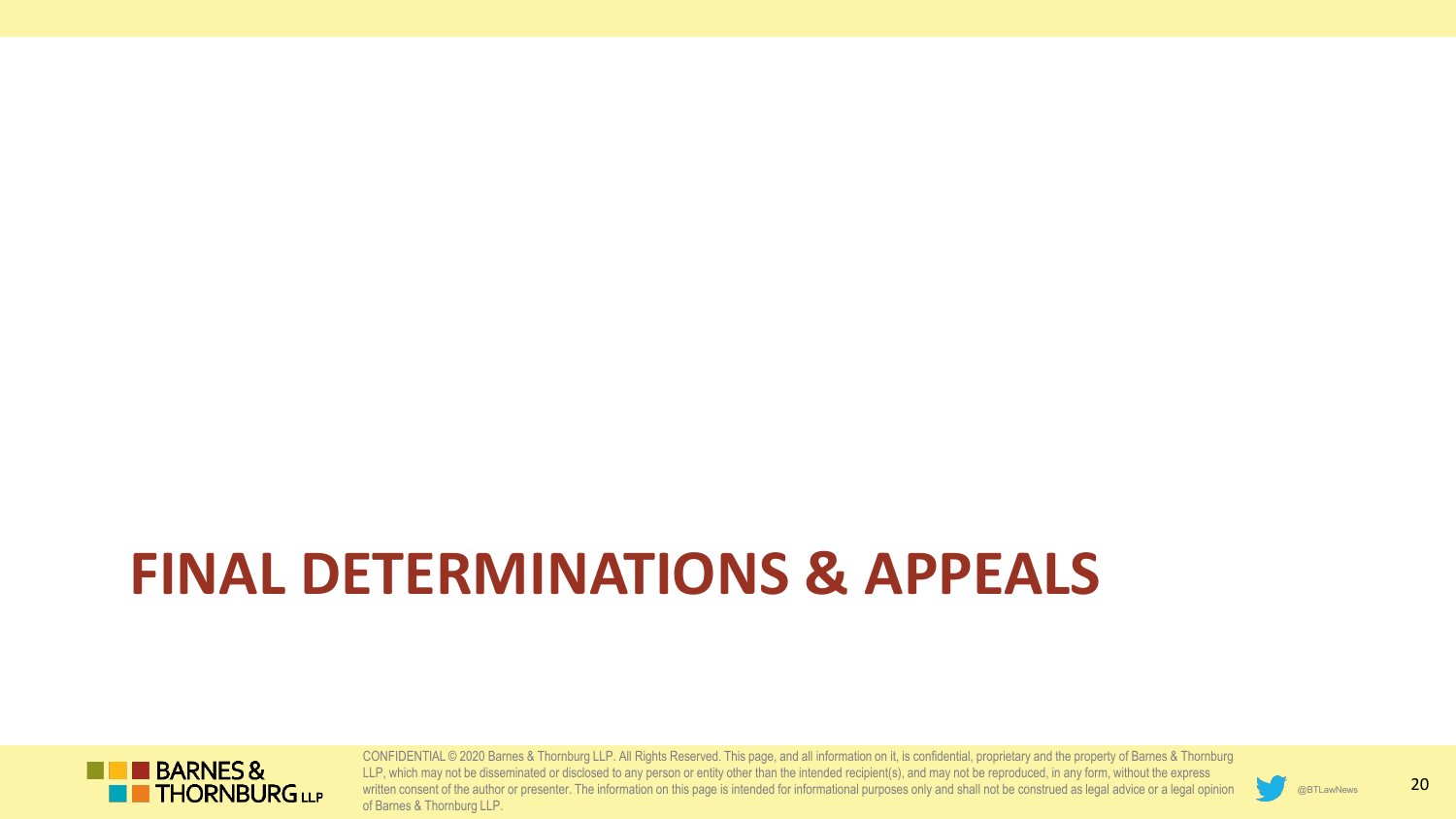# What happens after the final determination is made?

#### After the hearing has been concluded and a final determination has been made, the decision-maker prepares the written determination.



CONFIDENTIAL © 2020 Barnes & Thornburg LLP. All Rights Reserved. This page, and all information on it, is confidential, proprietary and the property of Barnes & Thornburg LLP, which may not be disseminated or disclosed to any person or entity other than the intended recipient(s), and may not be reproduced, in any form, without the express onsent of the author or presenter. The information on this page is intended for informational purposes only and shall not be construed as legal advice or a legal opinion of Barnes & Thornburg LLP.

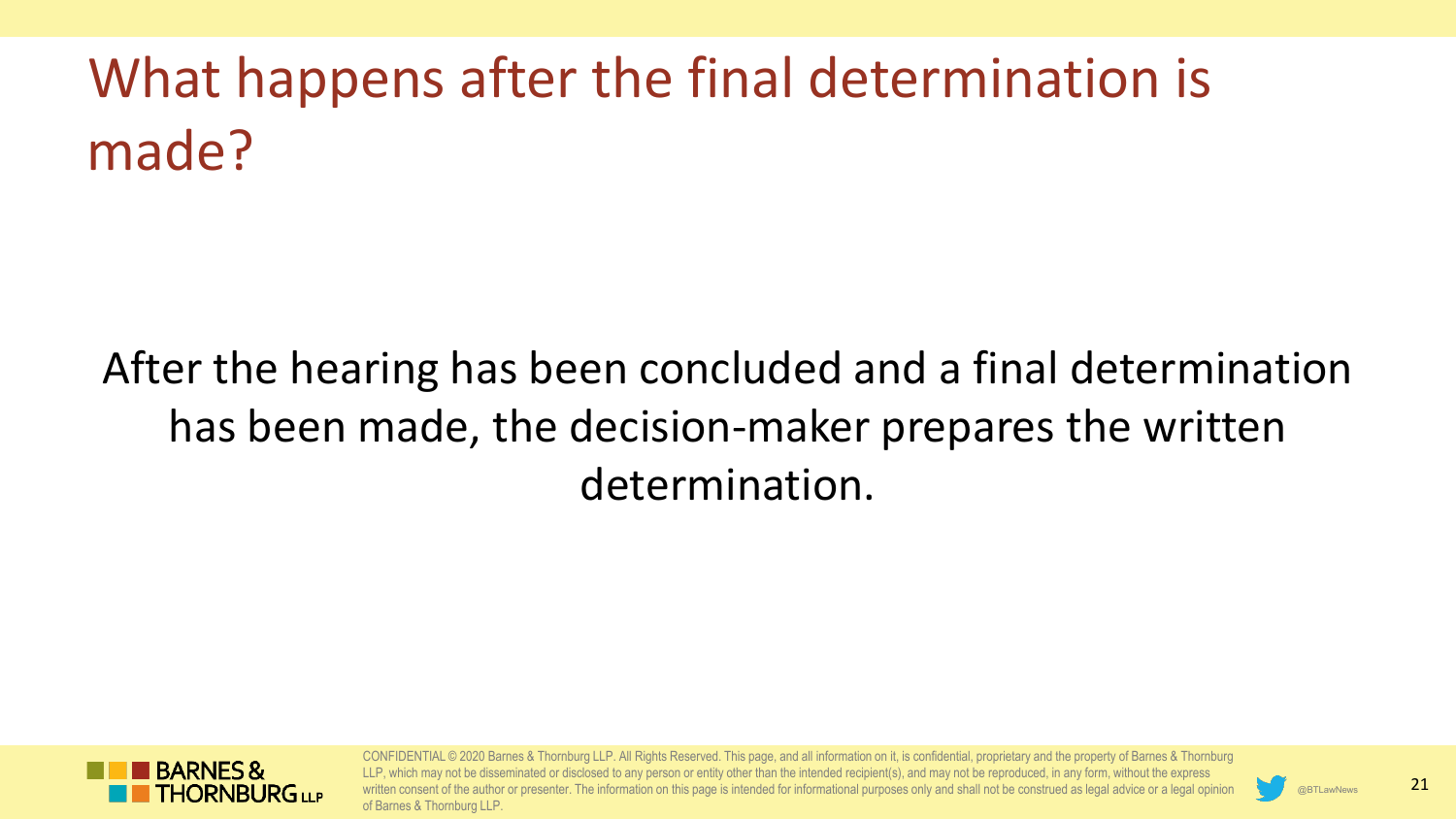### Evidentiary Standard

The new Rule provides the choices between 2 standards:

- the preponderance of the evidence standard; **or**
- the higher clear and convincing evidence standard.



CONFIDENTIAL © 2020 Barnes & Thornburg LLP. All Rights Reserved. This page, and all information on it, is confidential, proprietary and the property of Barnes & Thornburg LLP, which may not be disseminated or disclosed to any person or entity other than the intended recipient(s), and may not be reproduced, in any form, without the express consent of the author or presenter. The information on this page is intended for informational purposes only and shall not be construed as legal advice or a legal opinior of Barnes & Thornburg LLP.

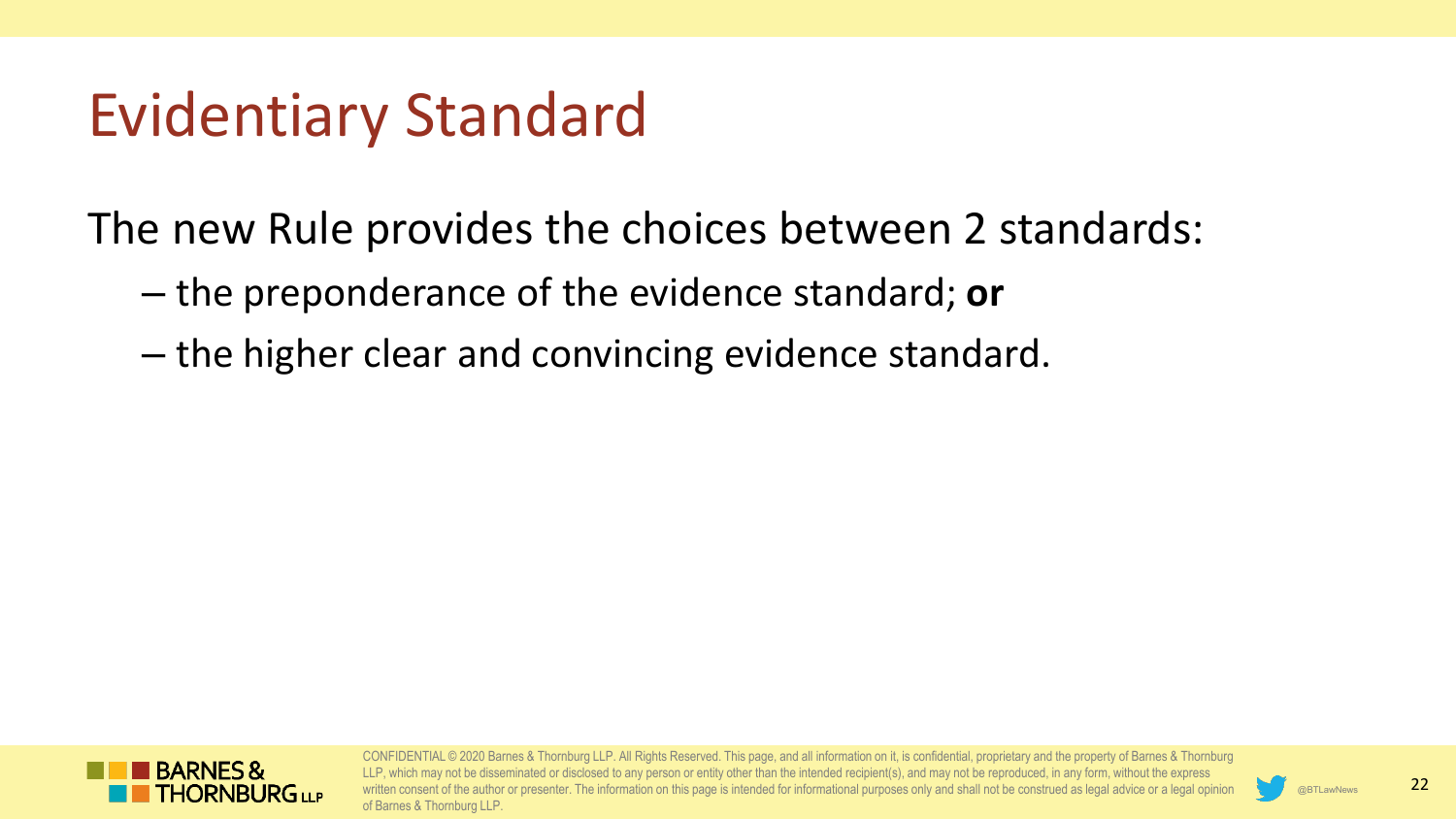# What must be included?

- Identification of the allegations
- Description of the procedural steps taken from the receipt of the formal complaint through the determination
	- Must include:
		- Any notifications to the parties
		- Interviews with parties and witnesses
		- Site visits
		- Methods used to gather evidence
		- Hearings held



CONFIDENTIAL © 2020 Barnes & Thornburg LLP. All Rights Reserved. This page, and all information on it, is confidential, proprietary and the property of Barnes & Thornburg hich may not be disseminated or disclosed to any person or entity other than the intended recipient(s), and may not be reproduced, in any form, without the express isent of the author or presenter. The information on this page is intended for informational purposes only and shall not be construed as legal advice or a legal opinior of Barnes & Thornburg LLP.

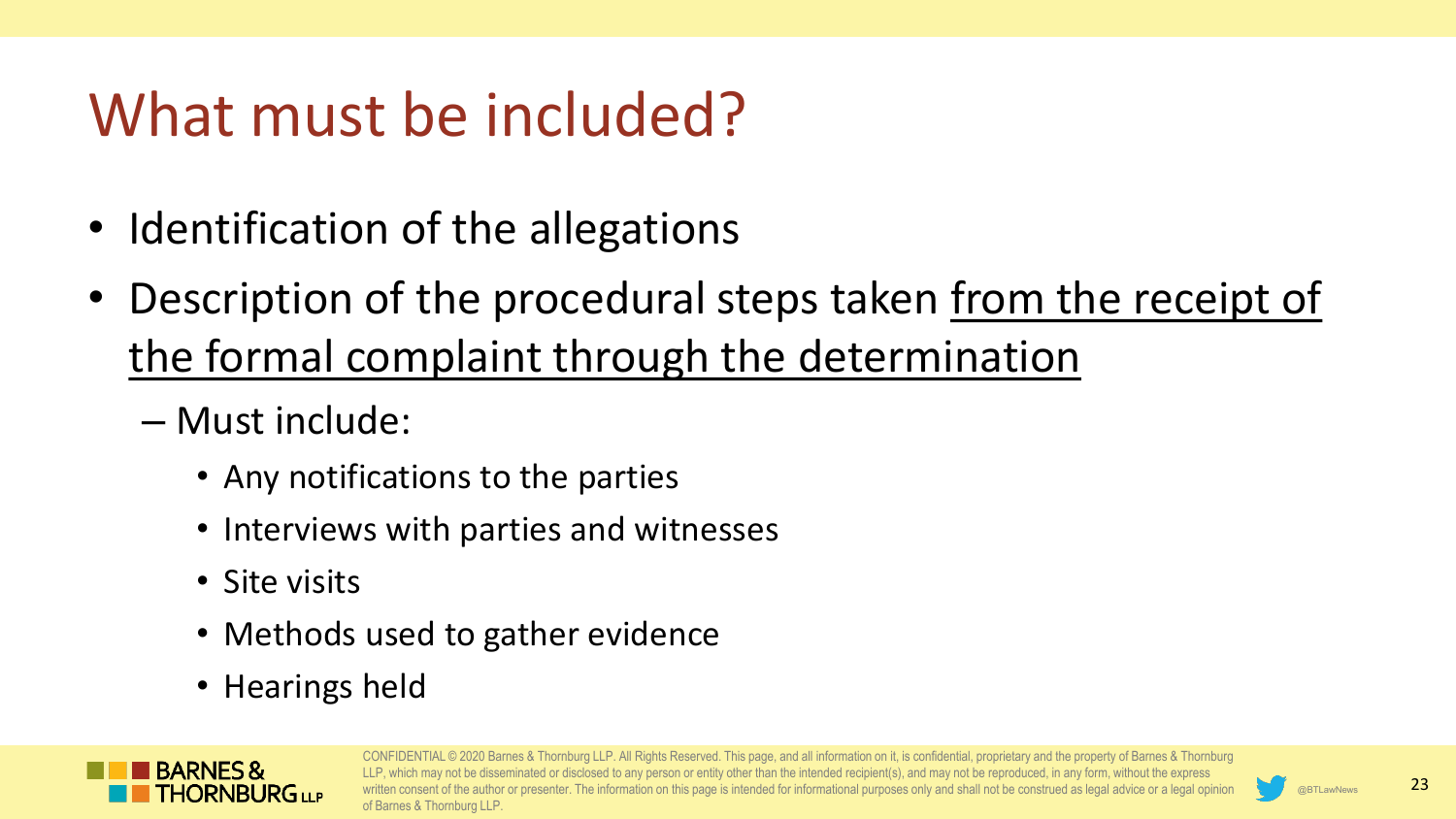## What must be included?

- Findings of fact supporting the determination;
- Conclusions regarding the application of the Code of Conduct to the facts;
- A statement of, and rationale for, the result as to each allegation, including a determination regarding responsibility;
- Any disciplinary sanctions imposed;
- Any remedies provided to the Complainant;



CONFIDENTIAL © 2020 Barnes & Thornburg LLP. All Rights Reserved. This page, and all information on it, is confidential, proprietary and the property of Barnes & Thornburg may not be disseminated or disclosed to any person or entity other than the intended recipient(s), and may not be reproduced, in any form, without the express ent of the author or presenter. The information on this page is intended for informational purposes only and shall not be construed as legal advice or a legal opinior of Barnes & Thornburg LLP.

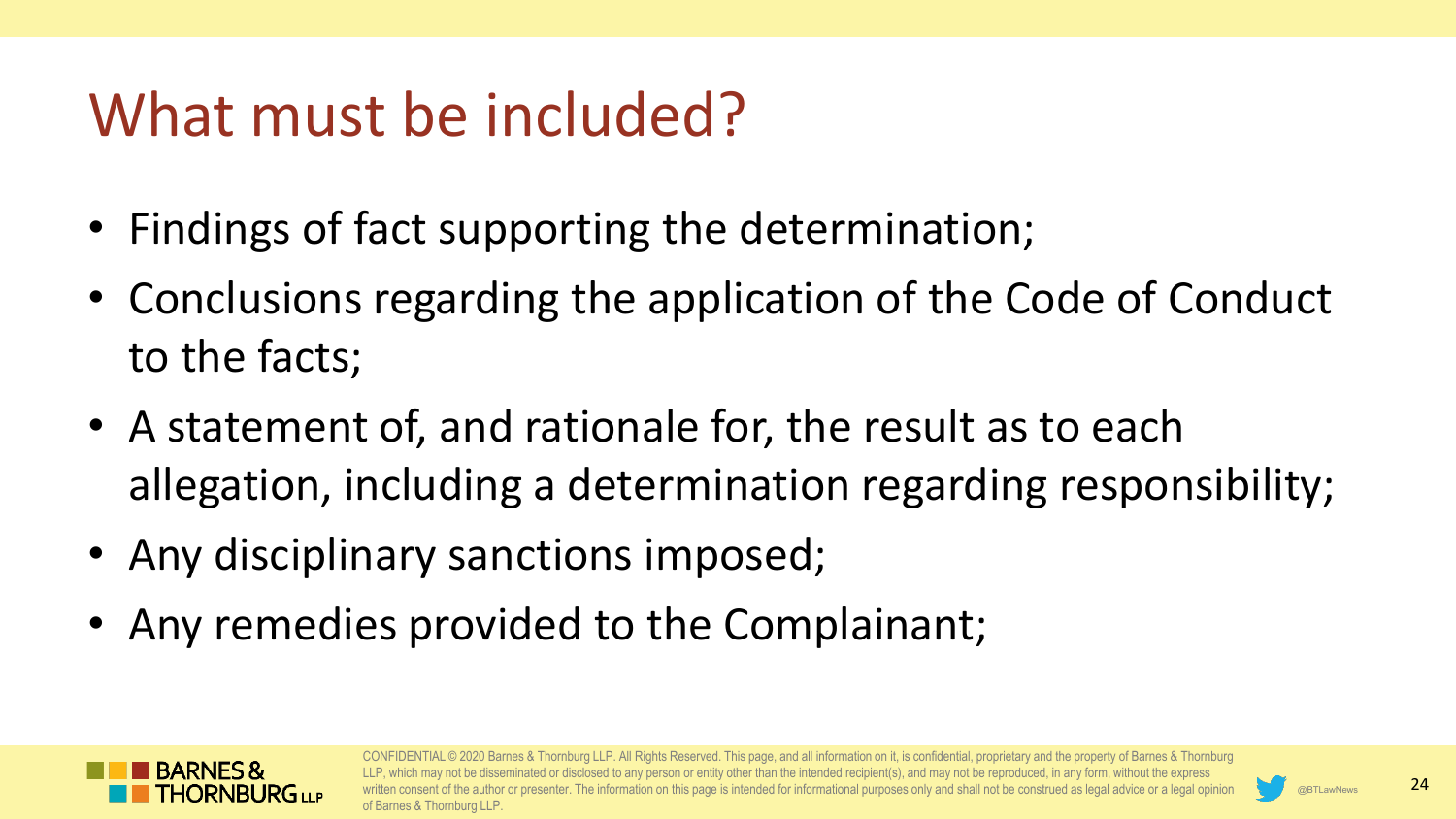## What must be included?

• Procedures and permissible bases for an appeal (available to both parties)

#### The written determination must be provided to the parties **simultaneously**.



CONFIDENTIAL © 2020 Barnes & Thornburg LLP. All Rights Reserved. This page, and all information on it, is confidential, proprietary and the property of Barnes & Thornburg LLP, which may not be disseminated or disclosed to any person or entity other than the intended recipient(s), and may not be reproduced, in any form, without the express onsent of the author or presenter. The information on this page is intended for informational purposes only and shall not be construed as legal advice or a legal opinior of Barnes & Thornburg LLP.

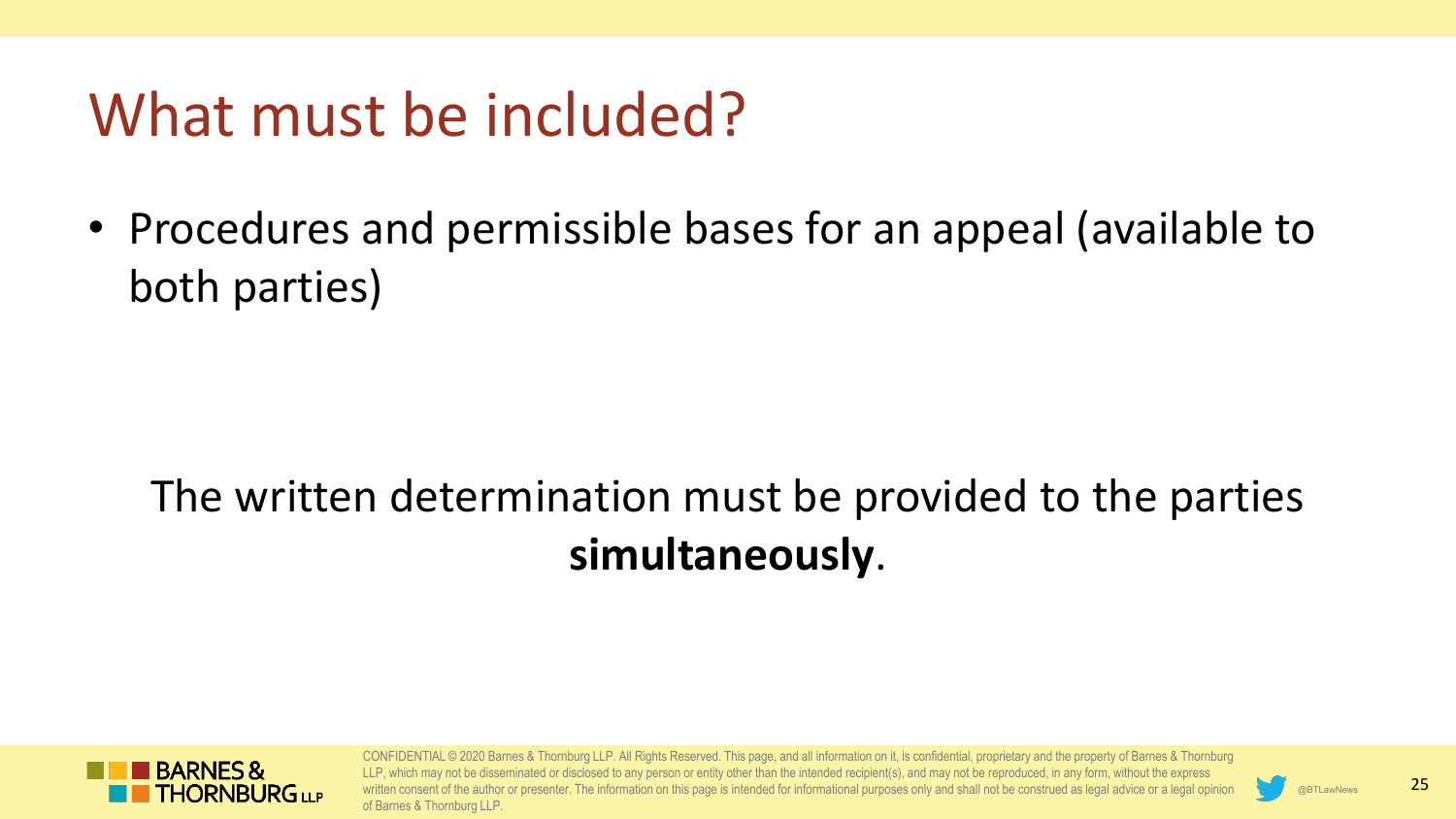## When does the written determination become final?

- Either the date on which an appeal would no longer be considered timely; OR
- On the date that the parties are provided the written determination of the result of the appeal.



CONFIDENTIAL © 2020 Barnes & Thornburg LLP. All Rights Reserved. This page, and all information on it, is confidential, proprietary and the property of Barnes & Thornburg hich may not be disseminated or disclosed to any person or entity other than the intended recipient(s), and may not be reproduced, in any form, without the express isent of the author or presenter. The information on this page is intended for informational purposes only and shall not be construed as legal advice or a legal opinior of Barnes & Thornburg LLP.

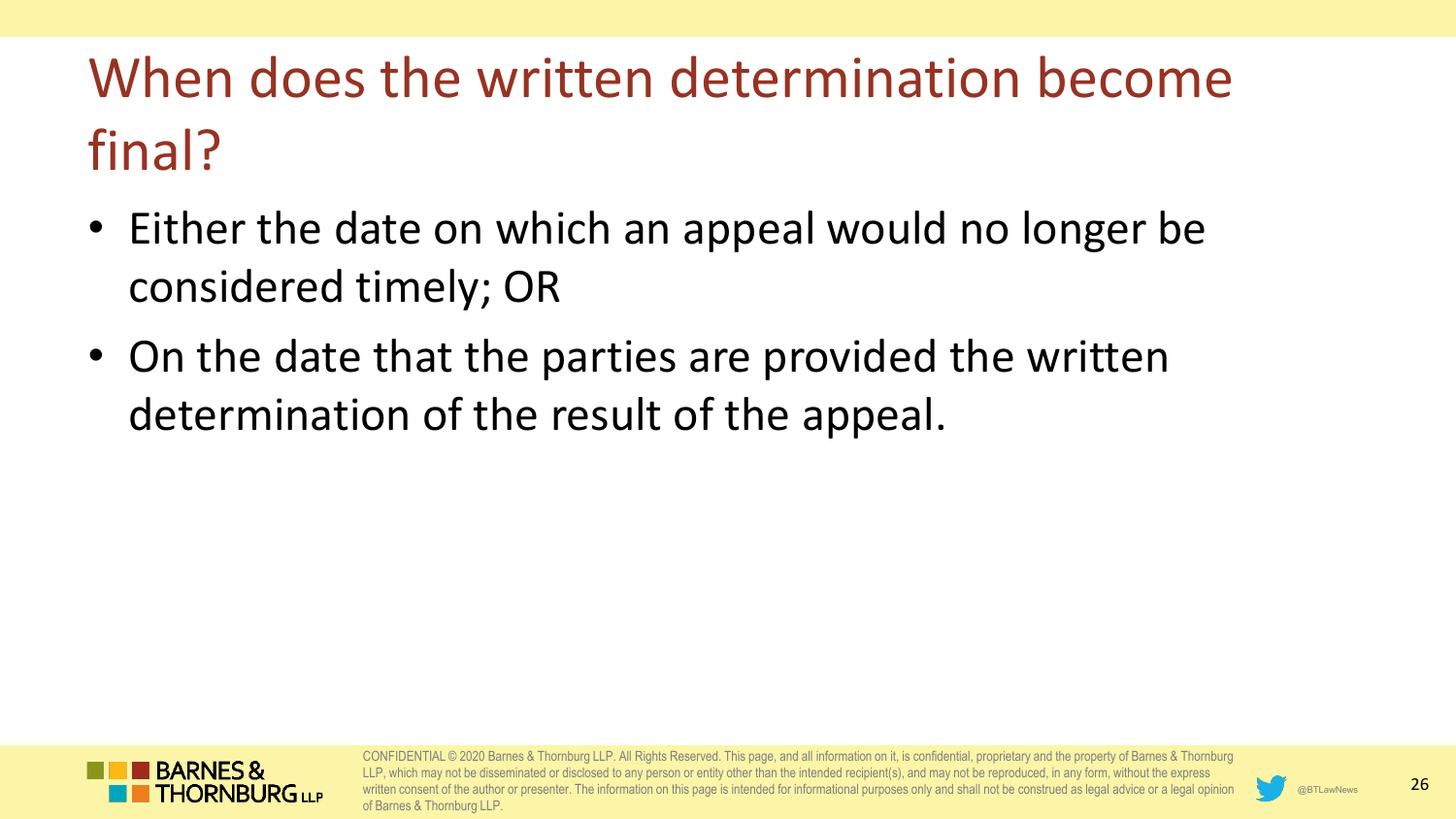## Appeal Process

*Both parties must be offered an appeal from a determination regarding responsibility or from a dismissal of a formal complaint or any allegations therein.* 



CONFIDENTIAL © 2020 Barnes & Thornburg LLP. All Rights Reserved. This page, and all information on it, is confidential, proprietary and the property of Barnes & Thornburg LLP, which may not be disseminated or disclosed to any person or entity other than the intended recipient(s), and may not be reproduced, in any form, without the express written consent of the author or presenter. The information on this page is intended for informational purposes only and shall not be construed as legal advice or a legal opinion of Barnes & Thornburg LLP.

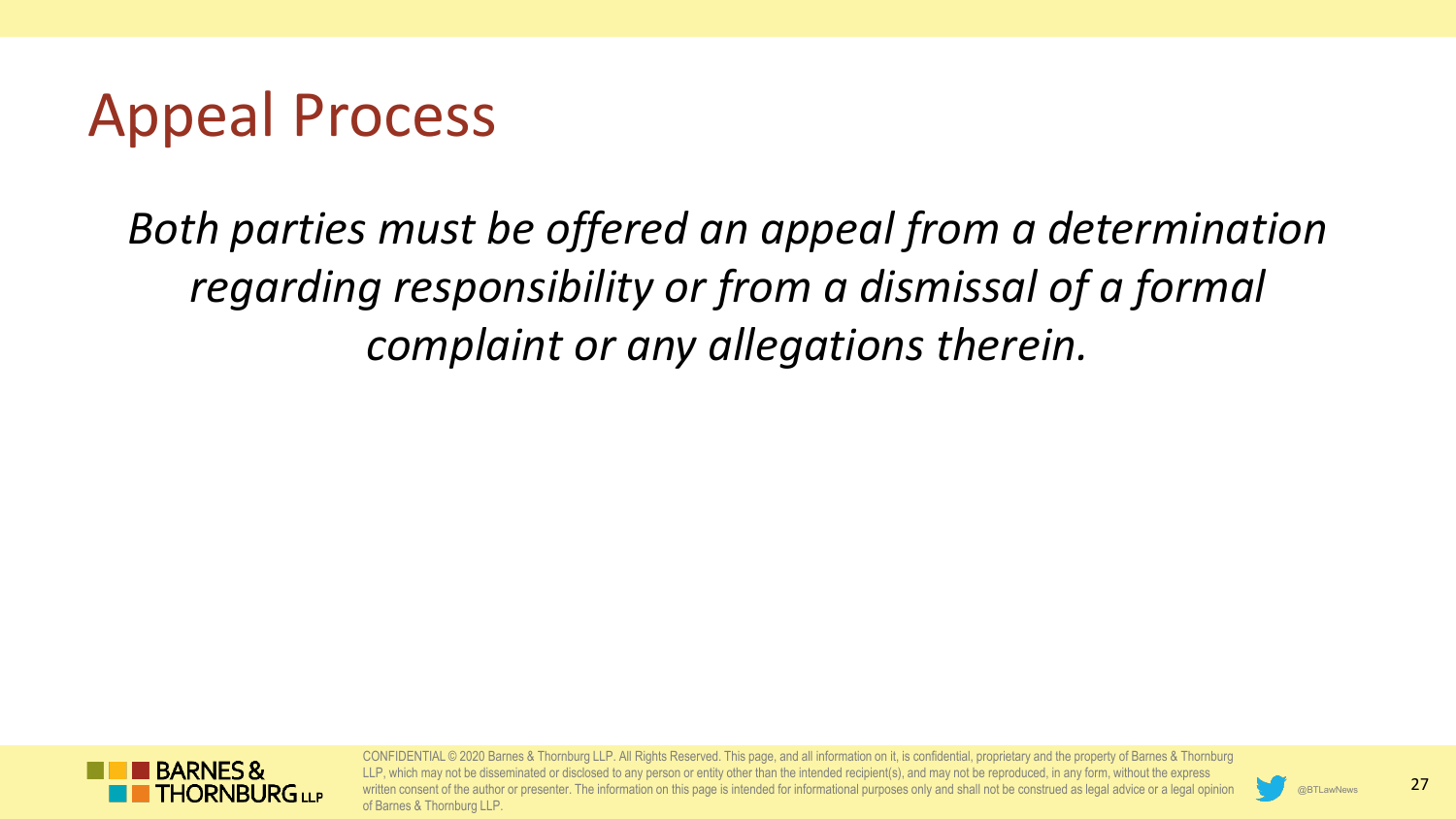# Basis for Appeals

- Procedural irregularity that affected the outcome of the matter;
- New evidence that was not reasonably available at the time the determination regarding responsibility or dismissal was made, that could affect the outcome of the matter;
- The Title IX Coordinator, investigator(s), or decision-maker(s) had a conflict of interest or bias for or against complainants or respondents generally or the individual complainant or respondent that affected the outcome of the matter.



CONFIDENTIAL © 2020 Barnes & Thornburg LLP. All Rights Reserved. This page, and all information on it, is confidential, proprietary and the property of Barnes & Thornburg LLP, which may not be disseminated or disclosed to any person or entity other than the intended recipient(s), and may not be reproduced, in any form, without the express isent of the author or presenter. The information on this page is intended for informational purposes only and shall not be construed as legal advice or a legal opinior of Barnes & Thornburg LLP.

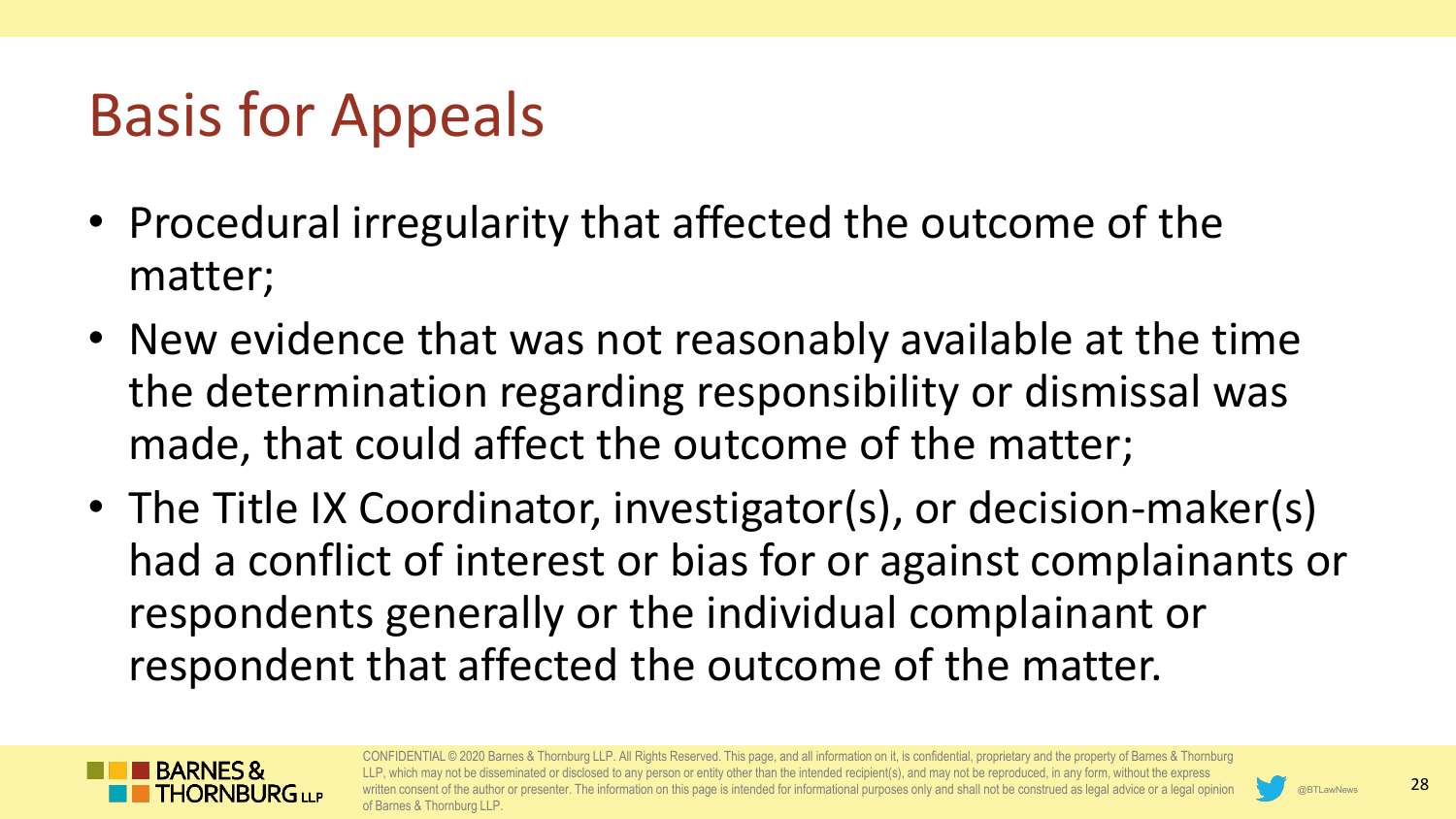# Appeal Procedure (mandatory)

- Notify the other party in writing when an appeal is filed;
- Implement appeal procedures equally for both parties;
- Ensure that the decision-maker(s) for the appeal is not the same person as the decision-maker(s) that reached the determination regarding responsibility or dismissal, the investigator(s), or the Title IX Coordinator
- Give both parties a reasonable, equal opportunity to submit a written statement in support of, or challenging, the outcome;
- Issue a written decision describing the result of the appeal and the rationale for the result; and
- Provide the written decision simultaneously to both parties.



CONFIDENTIAL © 2020 Barnes & Thornburg LLP. All Rights Reserved. This page, and all information on it, is confidential, proprietary and the property of Barnes & Thornburg LLP, which may not be disseminated or disclosed to any person or entity other than the intended recipient(s), and may not be reproduced, in any form, without the express nsent of the author or presenter. The information on this page is intended for informational purposes only and shall not be construed as legal advice or a legal opinior of Barnes & Thornburg LLP.